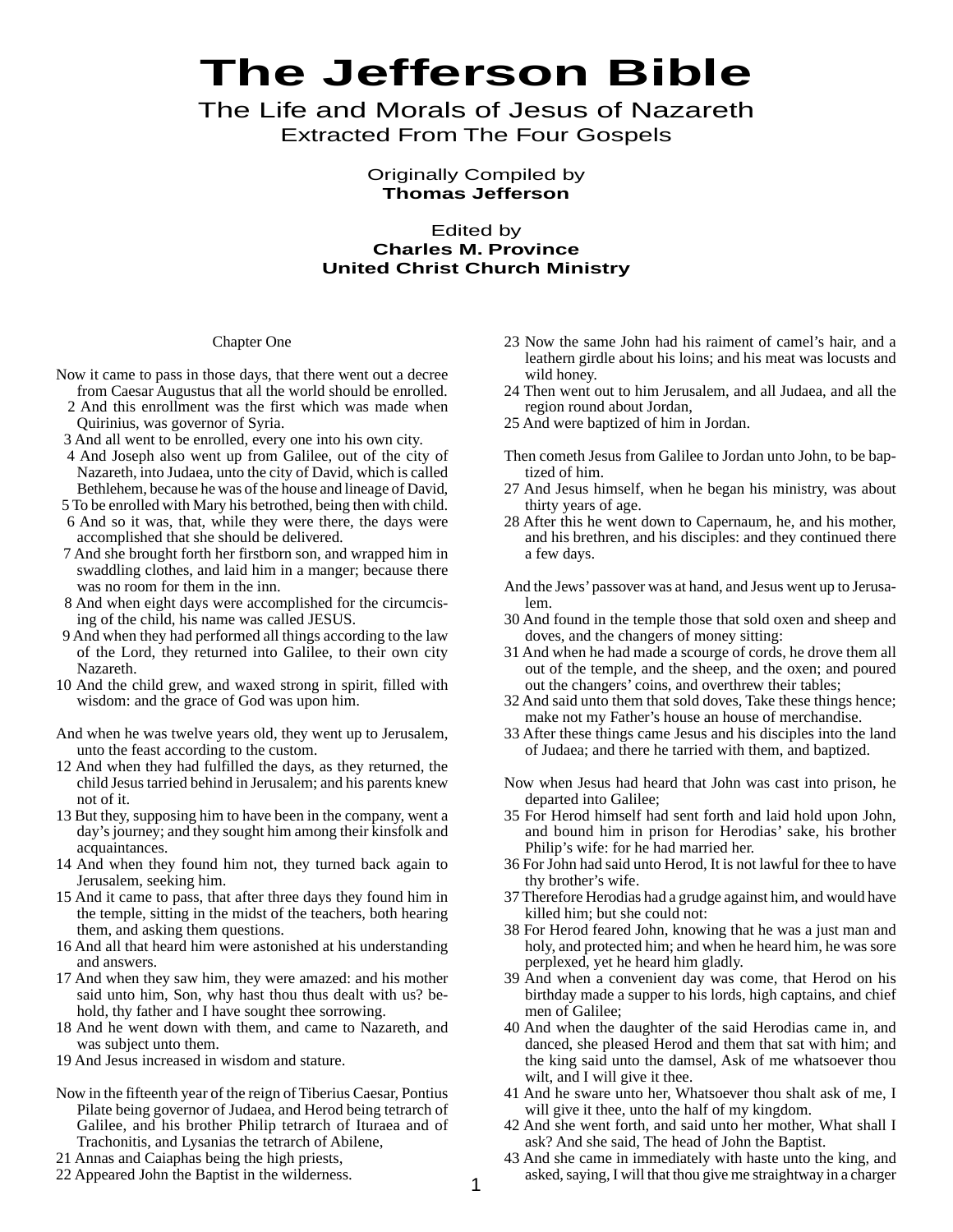the head of John the Baptist.

- 44 And the king was exceeding sorry; yet for his oath's sake, and for their sakes which sat with him, he would not refuse her.
- 45 And immediately the king sent an executioner, and commanded his head to be brought: and he went and beheaded him in the prison,
- 46 And brought his head in a charger, and gave it to the damsel: and the damsel gave it to her mother.
- And they went into Capernaum; and straightway on the sabbath day he entered into the synagogue, and taught.
- 48 And they were astonished at his teaching: for he taught them as one that had authority, and not as the scribes.
- At that time Jesus went on the sabbath day through the corn fields; and his disciples were an hungred, and began to pluck the ears of corn and to eat.
- 50 But when the Pharisees saw it, they said unto him, Behold, thy disciples do that which is not lawful to do upon the sabbath day.
- 51 But he said unto them, Have ye not read what David did, when he was an hungred, and they that were with him;
- 52 How he entered into the house of God, and did eat the shewbread, which was not lawful for him to eat, neither for them which were with him, but only for the priests?
- 53 Or have ye not read in the law, how that on the sabbath days the priests in the temple profane the sabbath, and are guiltless?

And when he was departed thence, he went into their synagogue:

- 55 And, behold, there was a man which had his hand withered. And they asked him, saying, Is it lawful to heal on the sabbath days? that they might accuse him.
- 56 And he said unto them, What man shall there be among you, that shall have one sheep, and if it fall into a pit on the sabbath day, will he not lay hold on it, and lift it out?
- 57 How much then is a man of more value than a sheep! Wherefore it is lawful to do good on the sabbath days.
- 58 And he said unto them, The sabbath was made for man, and not man for the sabbath.
- But the Pharisees went out, and held a council against him, how they might destroy him.
- 60 But when Jesus knew it, he withdrew himself from thence: and great multitudes followed him.
- And it came to pass in those days, that he went out into a mountain to pray, and continued all night in prayer to God.
- 62 And when it was day, he called unto him his disciples: and of them he chose twelve, whom also he named apostles;
- 63 Simon, (whom he also named Peter,) and Andrew his brother, James and John, Philip and Bartholomew,
- 64 Matthew and Thomas, James the son of Alphaeus, and Simon called the Zealot,
- 65 And Judas the son of James, and Judas Iscariot, who became a traitor.
- 66 And he came down with them, and stood in the plain; and there was a great company of his disciples, and a great multitude of people out of all Judaea and Jerusalem, and from the sea coast of Tyre and Sidon, which came to hear him.

## Chapter Two

- And seeing the multitudes, he went up into a mountain: and when he was set down, his disciples came unto him:
- 2 And he opened his mouth, and taught them, saying,
- 3 Blessed are the poor in spirit: for theirs is the kingdom of heaven.
- 4 Blessed are they that mourn: for they shall be comforted.
- 5 Blessed are the meek: for they shall inherit the earth.
- 6 Blessed are they which do hunger and thirst after righteousness: for they shall be filled.
- 7 Blessed are the merciful: for they shall obtain mercy.
- 8 Blessed are the pure in heart: for they shall see God.
- 9 Blessed are the peacemakers: for they shall be called the children of God.
- 10 Blessed are they which are persecuted for righteousness' sake: for theirs is the kingdom of heaven.
- 11 Blessed are ye, when men shall revile you, and persecute you, and shall say all manner of evil against you falsely, for my sake.
- 12 Rejoice, and be glad: for great is your reward in heaven: for so persecuted they the prophets which were before you.
- 13 But woe unto you that are rich! for ye have received your consolation.
- 14 Woe unto you that are full now, for ye shall hunger. Woe unto you that laugh now, for ye shall mourn and weep.
- 15 Woe unto you, when all men shall speak well of you, for so did their fathers to the false prophets.
- Ye are the salt of the earth: but if the salt have lost its savour, wherewith shall it again be salted? it is thenceforth good for nothing, but to be cast out, and to be trodden under foot by men.
- 17 Ye are the light of the world. A city that is set on an hill cannot be hid.
- 18 Neither do men light a lamp and put it under a bushel, but on a lampstand; and it giveth light unto all that are in the house.
- 19 Let your light so shine before men, that they may see your good works, and glorify your Father which is in heaven.
- Think not that I am come to destroy the law, or the prophets: I am not come to destroy, but to fulfil.
- 21 For verily I say unto you, Till heaven and earth pass, one jot or one tittle shall in no wise pass from the law, till all be fulfilled.
- 22 Whosoever therefore shall break one of the least of these commandments, and shall teach men so, he shall be called the least in the kingdom of heaven: but whosoever shall do and teach them, the same shall be called great in the kingdom of heaven.
- 23 For I say unto you, That except your righteousness shall exceed the righteousness of the scribes and Pharisees, ye shall in no case enter into the kingdom of heaven.
- Ye have heard that it was said to them of old time, Thou shalt not kill; and whosoever shall kill shall be in danger of judgment:
- 25 But I say unto you, That whosoever is angry with his brother shall be in danger of judgment: and whosoever shall abuse his brother, shall be in danger of the council: but whosoever shall say, Thou fool, shall be in danger of hell fire.
- 26 Therefore if thou bring thy gift to the altar, and there rememberest that thy brother hath ought against thee;
- 27 Leave there thy gift before the altar, and go thy way; first be reconciled to thy brother, and then come and offer thy gift.
- 28 Agree with thine adversary quickly, whiles thou art in the way with him; lest at any time the adversary deliver thee to the judge, and the judge deliver thee to the officer, and thou be cast into prison.
- 29 Verily I say unto thee, Thou shalt by no means come out thence, till thou hast paid the uttermost farthing.
- Ye have heard that it was said, Thou shalt not commit adultery:
- 31 But I say unto you, That whosoever looketh on a woman to lust after her hath committed adultery with her already in his heart.
- 32 And if thy right eye causeth thee to offend, pluck it out, and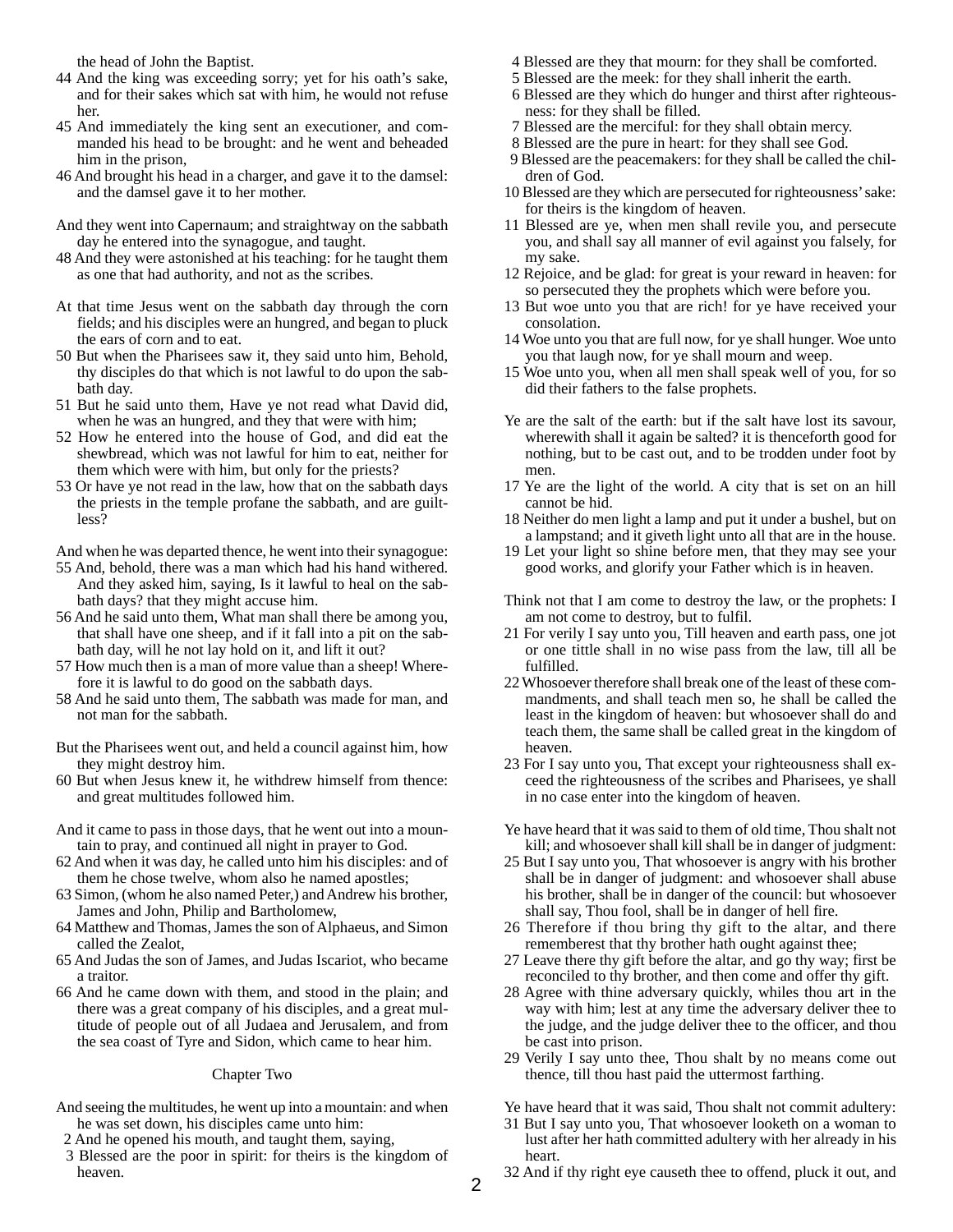cast it from thee: for it is profitable for thee that one of thy members should perish, and not that thy whole body should be cast into hell.

- 33 And if thy right hand causeth thee to offend, cut it off, and cast it from thee: for it is profitable for thee that one of thy members should perish, and not that thy whole body should be cast into hell.
- 34 It hath been said, Whosoever shall put away his wife, let him give her a writing of divorcement:
- 35 But I say unto you, That whosoever shall put away his wife, saving for the cause of fornication, causeth her to commit adultery: and whosoever shall marry her that is divorced committeth adultery.

Again, ye have heard that it hath been said to them of old time, Thou shalt not forswear thyself, but shalt perform unto the Lord thine oaths:

- 37 But I say unto you, Swear not at all; neither by heaven; for it is God's throne:
- 38 Nor by the earth; for it is his footstool: neither by Jerusalem; for it is the city of the great King.
- 39 Neither shalt thou swear by thy head, because thou canst not make one hair white or black.
- 40 But let your communication be, Yea, yea; Nay, nay: for whatsoever is more than these cometh of evil.
- Ye have heard that it hath been said, An eye for an eye, and a tooth for a tooth:
- 42 But I say unto you, That ye resist not him that is evil: but whosoever shall smite thee on thy right cheek, turn to him the other also.
- 43 And if any man will sue thee, and take away thy coat, let him have thy cloak also.
- 44 And whosoever shall compel thee to go a mile, go with him twain.
- 45 Give to him that asketh thee, and from him that would borrow of thee turn not thou away.
- Ye have heard that it hath been said, Thou shalt love thy neighbour, and hate thine enemy.
- 47 But I say unto you, Love your enemies, pray for them that persecute you;
- 48 That ye may be the children of your Father which is in heaven: for he maketh his sun to rise on the evil and on the good, and sendeth rain on the just and on the unjust.
- 49 For if ye love them which love you, what reward have ye? do not even the tax-gatherers the same?
- 50 And if ye salute your brethren only, what do ye more than others? do not even the Gentiles so?
- 51 And if ye lend to them of whom ye hope to receive, what gain have ye? for sinners also lend to sinners, to receive as much again.
- 52 But love ye your enemies, and do good, and lend, hoping for nothing in return; and your reward shall be great, and ye shall be the children of the Most High: for he is kind unto the unthankful and to the evil.
- 53 Be ye merciful, as your Father also is merciful.

#### Chapter Three

- Take heed that ye do not your good works before men, to be seen of them: otherwise ye have no reward of your Father which is in heaven.
- 2 Therefore when thou doest thine alms, do not sound a trumpet before thee, as the hypocrites do in the synagogues and in the streets, that they may have glory of men. Verily I say unto you, They have their reward.
- 3 But when thou doest alms, let not thy left hand know what thy right hand doeth:
- 4 That thine alms may be in secret: and thy Father which seeth in secret shall reward thee.
- And when thou prayest, thou shalt not be as the hypocrites are: for they love to pray standing in the synagogues and in the corners of the streets, that they may be seen of men. Verily I say unto you, They have their reward.
- 6 But thou, when thou prayest, enter into thy inner chamber, and when thou hast shut thy door, pray to thy Father which is in secret; and thy Father which seeth in secret shall reward thee.
- 7 And when ye pray, use not vain repetitions, as the heathen do: for they think that they shall be heard for their much speaking.
- 8 Be not ye therefore like unto them: for your Father knoweth what things ye have need of, before ye ask him.
- 9 After this manner therefore pray ye: Our Father which art in heaven, Hallowed be thy name.
- 10 Thy kingdom come, Thy will be done in earth, as it is in heaven.
- 11 Give us this day our daily bread.
- 12 And forgive us our debts, as we forgive our debtors.
- 13 And lead us not into temptation, but deliver us from evil.
- 14 For if ye forgive men their trespasses, your heavenly Father will also forgive you:
- 15 But if ye forgive not men their trespasses, neither will your Father forgive your trespasses.
- Moreover when ye fast, be not, as the hypocrites, of a sad countenance: for they disfigure their faces, that they may appear unto men to fast. Verily I say unto you, They have their reward.
- 17 But thou, when thou fastest, anoint thine head, and wash thy face;
- 18 That thou appear not unto men to fast, but unto thy Father which is in secret: and thy Father, which seeth in secret, shall reward thee.
- Lay not up for yourselves treasures upon earth, where moth and rust doth corrupt, and where thieves break through and steal:
- 20 But lay up for yourselves treasures in heaven, where neither moth nor rust doth corrupt, and where thieves do not break through nor steal:
- 21 For where your treasure is, there will your heart be also.
- 22 The lamp of the body is the eye: if therefore thine eye be sound, thy whole body shall be full of light.
- 23 But if thine eye be not sound, thy whole body shall be full of darkness. If therefore the light that is in thee be darkness, how great is that darkness!
- No man can serve two masters: for either he will hate the one, and love the other; or else he will hold to the one, and despise the other. Ye cannot serve God and riches.
- 25 Therefore I say unto you, Be not concerned for your life, what ye shall eat, or what ye shall drink; nor yet for your body, what ye shall put on. Is not the life more than meat, and the body than raiment?
- 26 Behold the fowls of the air: for they sow not, neither do they reap, nor gather into barns; yet your heavenly Father feedeth them. Are ye not of much more value than they?
- 27 Which of you by being concerned can add one hour to his life?
- 28 And why are ye concerned for raiment? Consider the lilies of the field, how they grow; they toil not, neither do they spin:
- 29 And yet I say unto you, That even Solomon in all his glory was not arrayed like one of these.
- 30 Wherefore, if God so clothe the grass of the field, which to day is, and to morrow is cast into the oven, shall he not much more clothe you, O ye of little faith?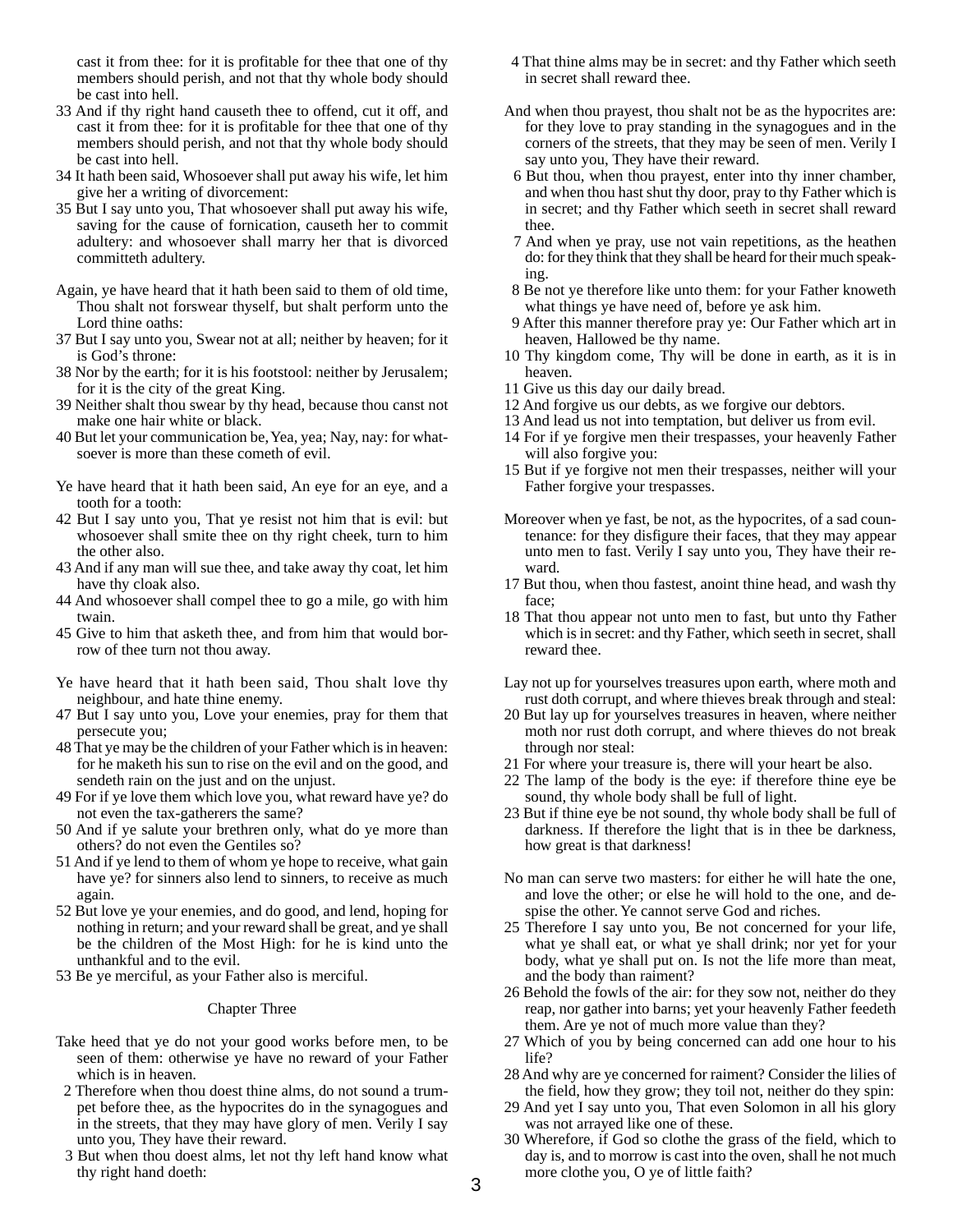- 31 Therefore be not concerned, saying, What shall we eat? or, What shall we drink? or, Wherewithal shall we be clothed?
- 32 (For after all these things do the Gentiles seek:) for your heavenly Father knoweth that ye have need of all these things.
- 33 But seek ye first his kingdom, and his righteousness; and all these things shall be added unto you.
- 34 Have therefore no concern for the morrow: for the morrow shall have concern for the things of itself. Sufficient unto the day is the trouble thereof.

Judge not, that ye be not judged.

- 36 For with what judgment ye judge, ye shall be judged: and with what measure ye mete, it shall be measured to you again.
- 37 Give, and it shall be given unto you; good measure, pressed down, and shaken together, and running over, shall men give into your bosom.
- 38 And why beholdest thou the mote that is in thy brother's eye, but considerest not the beam that is in thine own eye?
- 39 Or how canst thou say to thy brother, Let me pull out the mote out of thine eye; and, behold, a beam is in thine own eye?
- 40 Thou hypocrite, first cast out the beam out of thine own eye; and then shalt thou see clearly to cast out the mote out of thy brother's eye.
- Give not that which is holy unto the dogs, neither cast ye your pearls before swine, lest they trample them under their feet, and turn again and rend you.
- 42 Ask, and it shall be given you; seek, and ye shall find; knock, and it shall be opened unto you:
- 43 For every one that asketh receiveth; and he that seeketh findeth; and to him that knocketh it shall be opened.
- 44 Or what man is there of you, whom if his son ask bread, will he give him a stone?
- 45 Or if he ask a fish, will he give him a serpent?
- 46 If ye then, being evil, know how to give good gifts unto your children, how much more shall your Father which is in heaven give good things to them that ask him?
- 47 Therefore all things whatsoever ye would that men should do to you, do ye even so to them: for this is the law and the prophets.
- Enter ye in at the strait gate: for wide is the gate, and broad is the way, that leadeth to destruction, and many there be which go in thereat:
- 49 But strait is the gate, and narrow is the way, which leadeth unto life, and few there be that find it.
- Beware of false prophets, which come to you in sheep's clothing, but inwardly they are ravening wolves.
- 51 Ye shall know them by their fruits. Do men gather grapes of thorns, or figs of thistles?
- 52 Even so every good tree bringeth forth good fruit; but a corrupt tree bringeth forth evil fruit.
- 53 A good tree cannot bring forth evil fruit, neither can a corrupt tree bring forth good fruit.
- 54 Every tree that bringeth not forth good fruit is hewn down, and cast into the fire.
- 55 Wherefore by their fruits ye shall know them.
- 56 A good man out of the good treasure of his heart bringeth forth good things: and an evil man out of the evil treasure bringeth forth evil things.
- 57 But I say unto you, That every idle word that men shall speak, they shall give account thereof in the day of judgment.
- 58 For by thy words thou shalt be justified, and by thy words thou shalt be condemned.
- Therefore whosoever heareth these sayings of mine, and doeth them, shall be likened unto a wise man, which built his house

upon a rock:

- 60 And the rain descended, and the floods came, and the winds blew, and beat upon that house; and it fell not: for it was founded upon a rock.
- 61 And every one that heareth these sayings of mine, and doeth them not, shall be likened unto a foolish man, which built his house upon the sand:
- 62 And the rain descended, and the floods came, and the winds blew, and beat upon that house; and it fell: and great was the fall of it.
- 63 And it came to pass, when Jesus had ended these sayings, the people were astonished at his teaching:
- 64 For he taught them as one having authority, and not as their scribes.

## Chapter Four

- When he was come down from the mountain, great multitudes followed him.
- 2 And he went round about the villages, teaching.
- Come unto me, all ye that labour and are heavy laden, and I will give you rest.
- 4 Take my yoke upon you, and learn from me; for I am meek and lowly in heart: and ye shall find rest unto your souls.
- 5 For my yoke is easy, and my burden is light.
- 6 Now one of the Pharisees desired him that he would eat with him. And he went into the Pharisee's house, and sat down to meat.
- 7 And, behold, a woman in the city, which was a sinner, when she knew that Jesus sat at meat in the Pharisee's house, brought an alabaster vial of ointment,
- 8 And stood at his feet behind him weeping, and began to wash his feet with tears, and did wipe them with the hairs of her head, and kissed his feet, and anointed them with the ointment.
- 9 Now when the Pharisee which had bidden him saw it, he spake within himself, saying, This man, if he were a prophet, would have known who and what manner of woman this is that toucheth him: for she is a sinner.
- 10 And Jesus answering said unto him, Simon, I have somewhat to say unto thee. And he saith, Master, say on.
- 11 There was a certain creditor which had two debtors: the one owed five hundred denarii, and the other fifty.
- 12 And when they had nothing to pay, he graciously forgave them both. Which of them, therefore, will love him most?
- 13 Simon answered and said, I suppose that he, to whom he forgave most. And he said unto him, Thou hast rightly judged.
- 14 And he turned to the woman, and said unto Simon, Seest thou this woman? I entered into thine house, thou gavest me no water for my feet: but she hath washed my feet with her tears, and wiped them with the hairs of her head.
- 15 Thou gavest me no kiss: but this woman since the time I came in hath not ceased to kiss my feet.
- 16 My head with oil thou didst not anoint: but this woman hath anointed my feet with ointment.
- 17 There came then his brethren and his mother, and, standing without, sent unto him, calling him.
- 18 And the multitude sat about him, and they said unto him, Behold, thy mother and thy brethren without seek for thee.
- 19 And he answered them, saying, Who is my mother, and my brethren?
- 20 And he looked round about on them which sat about him, and said, Behold my mother and my brethren!
- 21 For whosoever shall do the will of God, the same is my brother, and my sister, and mother.
- 22 In the mean time, when there were gathered together a multitude of many thousands of people, insomuch that they trod one upon another, he began to say unto his disciples first of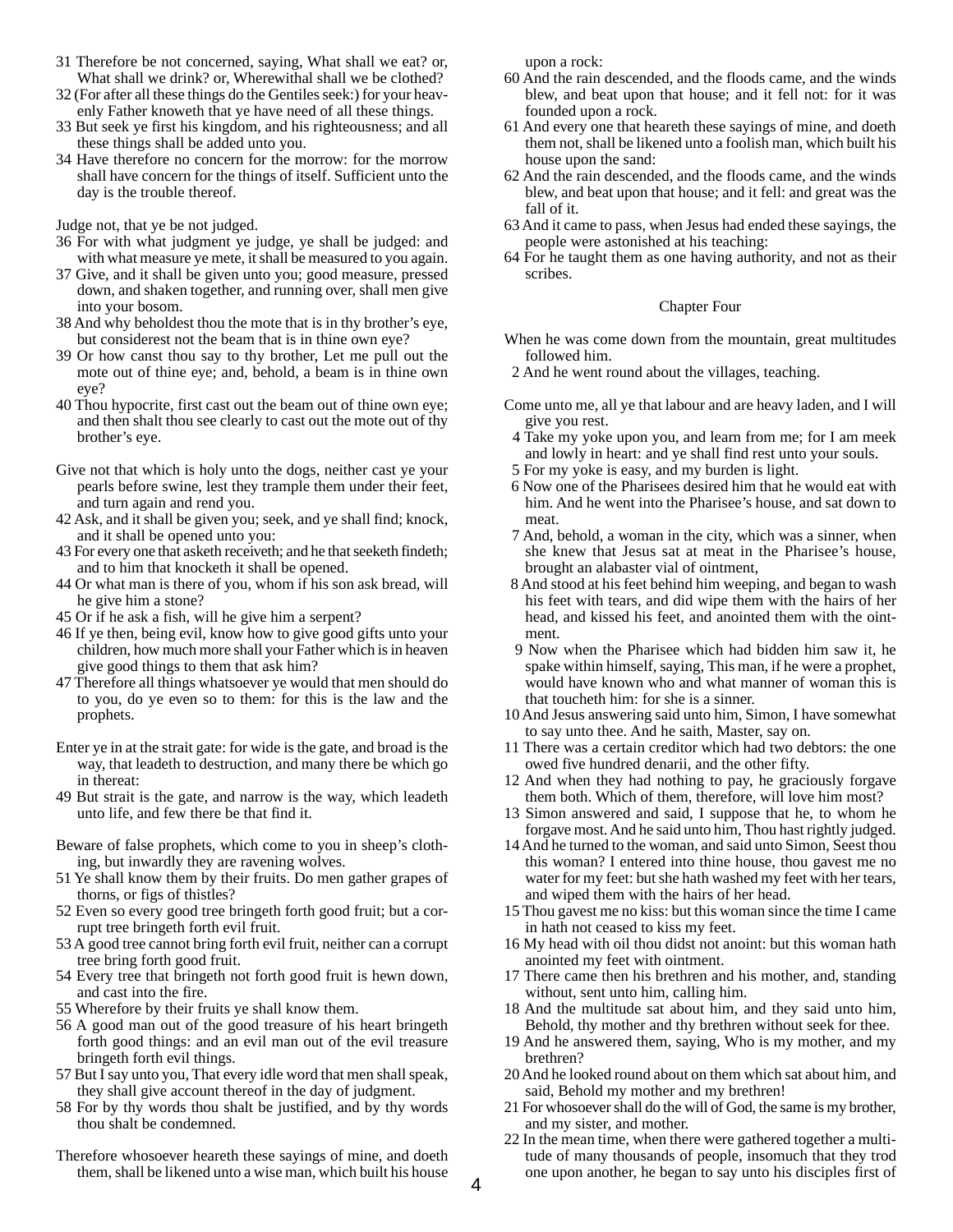all, Beware ye of the leaven of the Pharisees, which is hypocrisy.

- 23 For there is nothing covered, that shall not be revealed; neither hid, that shall not be known.
- 24 Therefore whatsoever ye have spoken in darkness shall be heard in the light; and that which ye have whispered in the ear in closets shall be proclaimed upon the housetops.
- 25 And I say unto you my friends, Be not afraid of them that kill the body, and after that have no more that they can do.
- 26 But I will forewarn you whom ye shall fear: Fear him, which after he hath killed hath power to cast into hell; yea, I say unto you, Fear him.
- 27 Are not five sparrows sold for two pennies? And yet not one of them is forgotten before God.
- 28 But even the very hairs of your head are all numbered. Fear not therefore: ye are of more value than many sparrows.
- 29 And one of the company said unto him, Master, speak to my brother, that he divide the inheritance with me.
- 30 But he said unto him, Man, who made me a judge or a divider over you?
- 31 And he said unto them, Take heed, and beware of all manner of covetousness: for a man's life consisteth not in the abundance of the things which he possesseth.
- 32 And he spake a parable unto them, saying, The ground of a certain rich man brought forth plentifully:
- 33 And he thought within himself, saying, What shall I do, because I have no room where to bestow my fruits?
- 34 And he said, This will I do: I will pull down my barns, and build greater; and there will I bestow all my fruits and my goods.
- 35 And I will say to my soul, Soul, thou hast much goods laid up for many years; take thine ease, eat, drink, and be merry.
- 36 But God said unto him, Thou fool, this night thy soul shall be required of thee: then whose shall those things be, which thou hast provided?
- 37 So is he that layeth up treasure for himself, and is not rich toward God.
- 38 And he said unto his disciples, Therefore I say unto you, Be not concerned for your life, what ye shall eat; neither for your body, what ye shall put on.
- 39 The life is more than meat, and the body is more than raiment.
- 40 Consider the ravens: for they neither sow nor reap; which neither have storehouse nor barn; and yet God feedeth them: of how much more value are ye than the fowls!
- 41 And which of you with being concerned can add to his stature one cubit?
- 42 If ye then be not able to do that thing which is least, why are ye concerned for the rest?
- 43 Consider the lilies how they grow: they toil not, they spin not; and yet I say unto you, that even Solomon in all his glory was not arrayed like one of these.
- 44 If then God so clothe the grass, which is to day in the field, and to morrow is cast into the oven; how much more will he clothe you, O ye of little faith?
- 45And seek not ye what ye shall eat, or what ye shall drink, neither be ye of a concerned mind.
- 46 For all these things do the nations of the world seek after: and your Father knoweth that ye have need of these things.
- 47 But rather seek ye his kingdom; and these things shall be added unto you also.
- 48 Fear not, little flock; for it is your Father's good pleasure to give you the kingdom.
- 49 Sell that ye have, and give alms; provide yourselves bags which wax not old, a treasure in the heavens that faileth not, where no thief approacheth, neither moth destroyeth.
- 50 For where your treasure is, there will your heart be also.
- 51 Let your loins be girded about, and your lamps burning;
- 52 And ye yourselves like unto men that wait for their lord, when

he will return from the wedding feast; that when he cometh and knocketh, they may open unto him immediately.

- 53 Blessed are those servants, whom the lord when he cometh shall find watching: verily I say unto you, that he shall gird himself, and make them to sit down to meat, and will come forth and serve them.
- 54 And if he shall come in the second watch, or come in the third watch, and find them so, blessed are those servants.
- 55 And this know, that if the goodman of the house had known what hour the thief would come, he would not have suffered his house to be broken through into.
- 56 Be ye therefore ready also: for the Son of man cometh at an hour when ye think not.
- 57 Then Peter said unto him, Lord, speakest thou this parable unto us, or also unto all?
- 58 And the Lord said, Who then is the faithful and wise steward, whom his lord shall make ruler over his household, to give them their portion of meat in due season?
- 59 Blessed is that servant, whom his lord when he cometh shall find so doing.
- 60 Of a truth I say unto you, that he will make him ruler over all that he hath.
- 61 But and if that servant say in his heart, My lord delayeth his coming; and shall begin to beat the menservants and maidservants, and to eat and drink, and to be drunken;
- 62 The lord of that servant will come in a day when he looketh not for him, and at an hour when he is not aware, and will cut him in sunder.
- 63 And that servant, which knew his lord's will, and prepared not himself, neither did according to his will, shall be beaten with many stripes.
- 64 But he that knew not, and did commit things worthy of stripes, shall be beaten with few stripes. For unto whomsoever much is given, of him shall be much required: and to whom men have committed much, of him they will ask the more.
- 65 And he said also to the people, When ye see a cloud rise out of the west, straightway ye say, There cometh a shower; and so it is.
- 66 And when ye see the south wind blow, ye say, There will be heat; and it cometh to pass.
- 67 Ye hypocrites, ye can discern the face of the sky and of the earth; but how is it that ye do not discern this present time?
- 68 And why even of yourselves judge ye not what is right?
- 69 While thou goest with thine adversary to the magistrate, as thou art in the way, give diligence that thou mayest be delivered from him; lest he hale thee to the judge, and the judge deliver thee to the officer, and the officer cast thee into prison.
- 70 I tell thee, thou shalt not depart thence, till thou hast paid the very last mite.

#### Chapter Five

- There were present at that season some that told him of the Galileans, whose blood Pilate had mingled with their sacrifices.
- 2 And Jesus answering said unto them, Suppose ye that these Galileans were sinners above all the Galileans, because they suffered such things?
- 3 I tell you, Nay: but, except ye repent, ye shall all likewise perish.
- 4 Or those eighteen, upon whom the tower in Siloam fell, and slew them, think ye that they were sinners above all men that dwelt in Jerusalem?
- 5 I tell you, Nay: but, except ye repent, ye shall all likewise perish.
- 6 He spake also this parable; A certain man had a fig tree planted in his vineyard; and he came and sought fruit thereon, and found none.
- 7 Then said he unto the dresser of his vineyard, Behold, these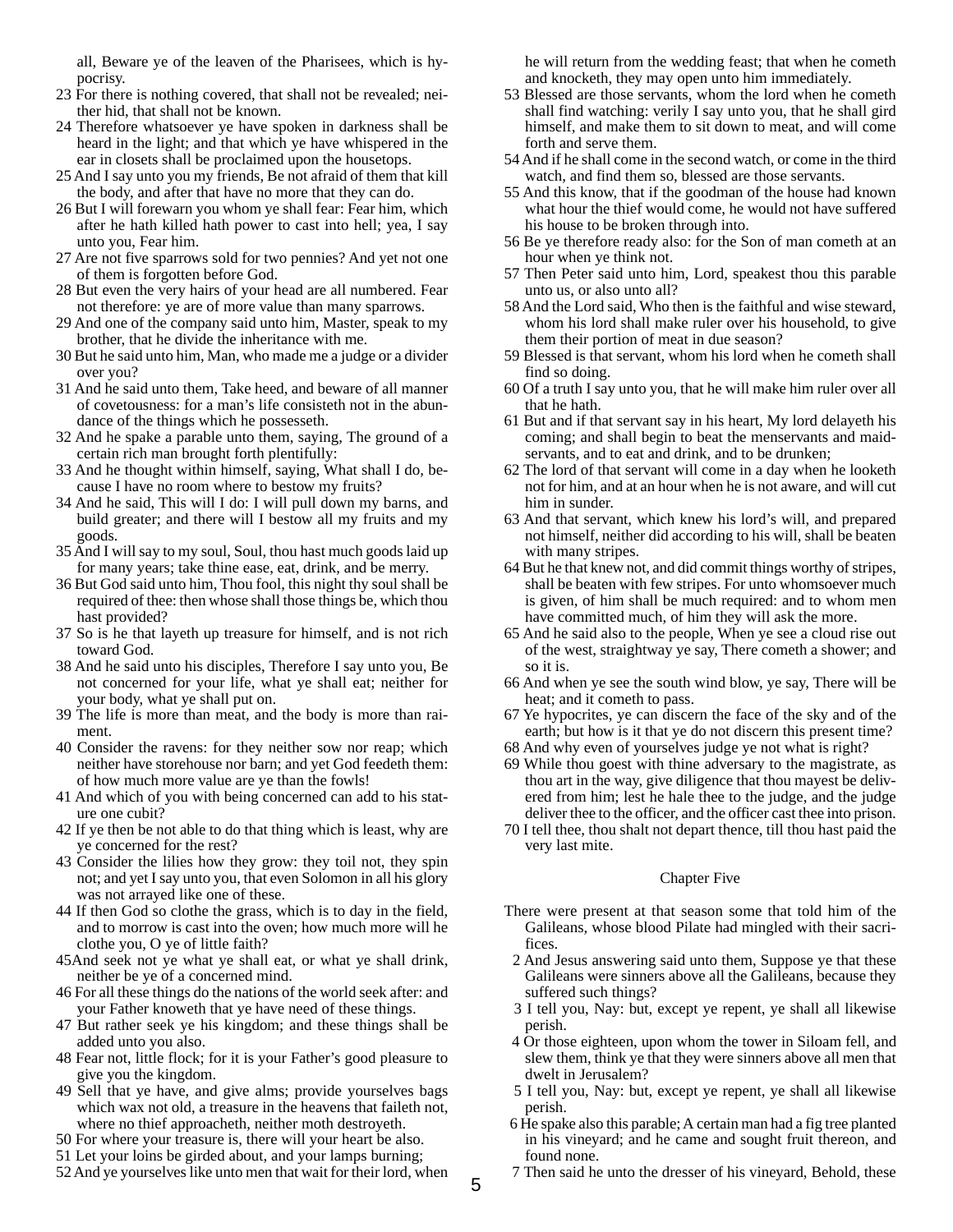three years I come seeking fruit on this fig tree, and find none: cut it down; why cumbereth it the ground?

- 8 And he answering said unto him, Lord, let it alone this year also, till I shall dig about it, and dung it:
- 9 And if it bear fruit, well: but if not, then thou shalt cut it down.
- And as he spake, a certain Pharisee besought him to dine with him: and he went in, and sat down at meat.
- 11 And when the Pharisee saw it, he marvelled that he had not first washed before dinner.
- 12 And the Lord said unto him, Now do ye Pharisees make clean the outside of the cup and the platter; but your inward part is full of ravening and wickedness.
- 13 Ye fools, did not he that made that which is without make that which is within also?
- 14 But give alms of such things as ye have; and, behold, all things are clean unto you.
- 15 But woe unto you, Pharisees! for ye tithe mint and rue and all manner of herbs, and pass over justice and the love of God: these ought ye to have done, and not to leave the other undone.
- 16 Woe unto you, Pharisees! for ye love the uppermost seats in the synagogues, and greetings in the markets.
- 17 Woe unto you! for ye are as graves which are not seen, and the men that walk over them are not aware of them.
- 18 Then answered one of the lawyers, and said unto him, Master, thus saying thou reproachest us also.
- 19 And he said, Woe unto you also, ye lawyers! for ye lade men with burdens grievous to be borne, and ye yourselves touch not the burdens with one of your fingers.
- 20 Woe unto you, lawyers! for ye have taken away the key of knowledge: ye entered not in yourselves, and them that were entering in ye hindered.
- 21 And as he departed from thence, the scribes and the Pharisees began to urge him vehemently, and to provoke him to speak of many things:
- 22 Laying wait for him, to catch him in some saying.
- On that same day went Jesus out of the house, and sat by the sea side.
- 24 And great multitudes were gathered together unto him, so that he went into a ship, and sat; and the whole multitude stood on the shore.
- 25 And he spake many things unto them in parables, saying, Behold, a sower went forth to sow;
- 26 And as he sowed, some seeds fell by the way side, and the fowls came and devoured them up:
- 27 Some fell upon stony places, where they had not much earth: and forthwith they sprung up, because they had no deepness of earth:
- 28 But when the sun was up, they were scorched; and because they had no root, they withered away.
- 29 And some fell among thorns; and the thorns sprung up, and choked them:
- 30 But other fell into good ground, and brought forth fruit, some an hundredfold, some sixtyfold, some thirtyfold.
- 31 Who hath ears to hear, let him hear.
- 32 And when he was alone, they that were about him with the twelve asked of him the parable.

Hear ye therefore the parable of the sower.

- 34 When any one heareth the word of the kingdom, and understandeth it not, then cometh the wicked one, and snatcheth away that which was sown in his heart. This is he which received seed by the way side.
- 35 But he that received the seed into stony places, the same is he that heareth the word, and at once with joy receiveth it;
- 36 Yet hath he not root in himself, but endureth for a while: and

when tribulation or persecution ariseth because of the word, he quickly falleth away.

- 37 He also that received seed among the thorns is he that heareth the word; and the care of this world, and the deceitfulness of riches, choke the word, and it becometh unfruitful.
- 38 But he that received seed into the good ground is he that heareth the word, and understandeth it; he also beareth fruit, and bringeth forth, some an hundredfold, some sixty, some thirty.
- And he said unto them, Is a lamp brought to be put under a bushel, or under a bed? and not to be set on a lampstand?
- 40 For there is nothing hid, which shall not be manifested; neither was any thing kept secret, but that it should come to light.
- 41 If any man have ears to hear, let him hear.
- Another parable put he forth unto them, saying, The kingdom of heaven is likened unto a man which sowed good seed in his field:
- 43 But while men slept, his enemy came and sowed tares among the wheat, and went his way.
- 44 But when the blade was sprung up, and brought forth fruit, then appeared the tares also.
- 45 And the servants of the householder came and said unto him, Sir, didst not thou sow good seed in thy field? from whence then hath it tares?
- 46 He said unto them, An enemy hath done this. The servants said unto him, Wilt thou then that we go and gather them up?
- 47 But he said, Nay; lest while ye gather up the tares, ye root up also the wheat with them.
- 48 Let both grow together until the harvest: and in the time of harvest I will say to the reapers, Gather ye together first the tares, and bind them in bundles to burn them: but gather the wheat into my barn.
- Then he departed from the multitude, and went into the house: and his disciples came unto him, saying, Declare unto us the parable of the tares of the field.
- 50 He answered and said unto them, He that soweth the good seed is the Son of man;
- 51 The field is the world; the good seed are the children of the kingdom; but the tares are the children of the wicked one;
- 52 The enemy that sowed them is the devil; the harvest is the end of the age; and the reapers are the angels.
- 53 As therefore the tares are gathered and burned in the fire; so shall it be in the end of the age.
- 54 The Son of man shall send forth his angels, and they shall gather out of his kingdom all things that cause men to sin, and all them which do iniquity;
- 55 And shall cast them into the furnace of fire: there shall be wailing and gnashing of teeth.
- 56 Then shall the righteous shine forth as the sun in the kingdom of their Father. Who hath ears to hear, let him hear.
- Again, the kingdom of heaven is like unto treasure hid in a field; the which when a man hath found, he hideth, and for joy thereof goeth and selleth all that he hath, and buyeth that field.
- 58 Again, the kingdom of heaven is like unto a merchant man, seeking goodly pearls:
- 59 Who, when he had found one pearl of great value, went and sold all that he had, and bought it.
- Again, the kingdom of heaven is like unto a net, that was cast into the sea, and gathered fish of every kind:
- 61 Which, when it was full, they drew it to shore, and sat down, and gathered the good into vessels, but cast the bad away.
- 62 So shall it be at the end of the age: the angels shall come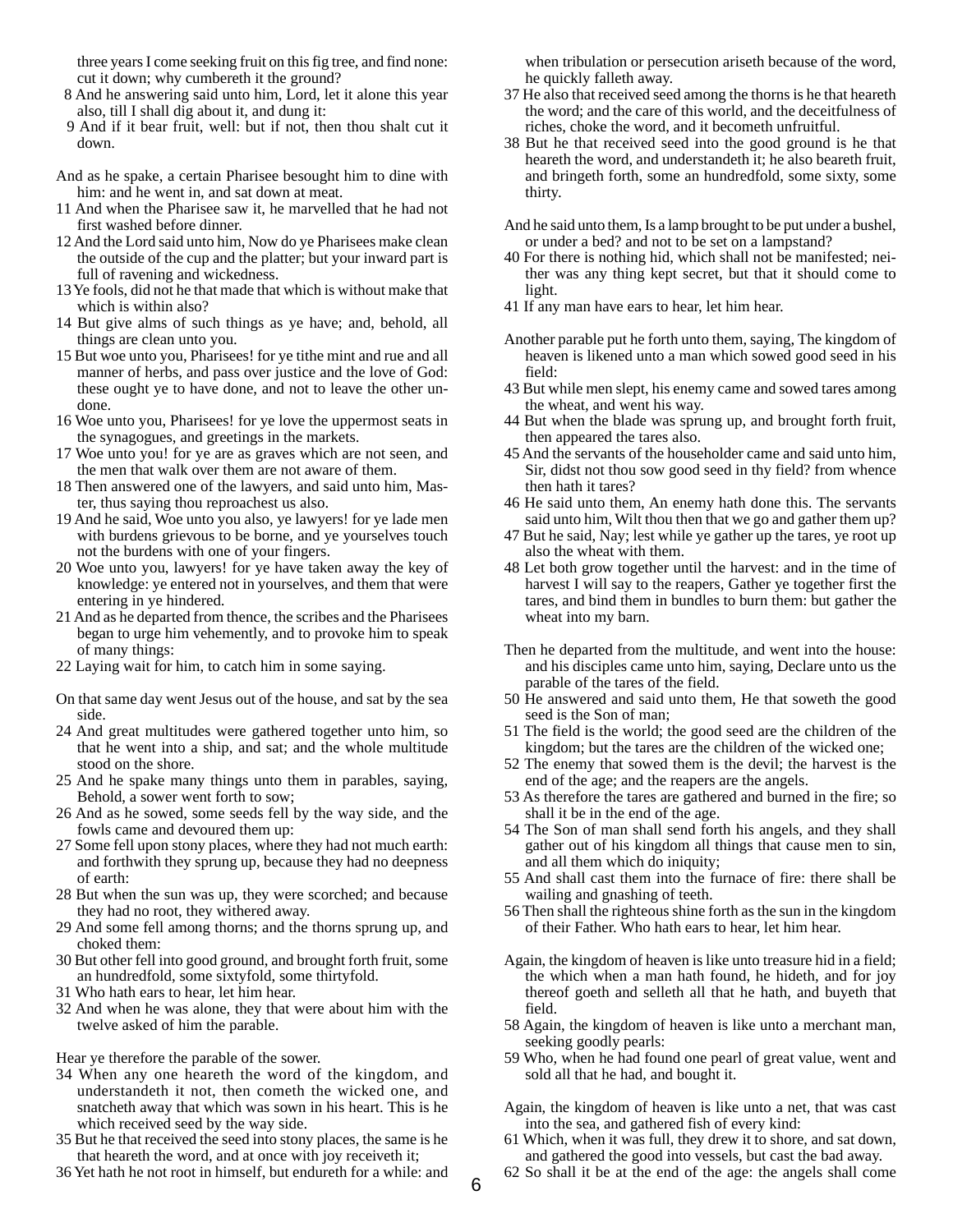forth, and sever the wicked from among the just,

- 63 And shall cast them into the furnace of fire: there shall be wailing and gnashing of teeth.
- 64 Jesus saith unto them, Have ye understood all these things? They say unto him, Yea.
- 65 Then said he unto them, Therefore every scribe which is instructed concerning the kingdom of heaven is like unto a man that is an householder, which bringeth forth out of his treasure things new and old.
- 66 And he said, So is the kingdom of God, as if a man should cast seed upon the ground;
- 67 And should sleep, and rise night and day, and the seed should spring and grow up, he knoweth not how.
- 68 The earth bringeth forth fruit of herself; first the blade, then the ear, after that the full corn in the ear.
- 69 But when the fruit is brought forth, immediately he putteth in the sickle, because the harvest is come.

And he said, Whereunto shall we liken the kingdom of God? or with what parable shall we describe it?

- 71 It is like a grain of mustard seed, which, when it is sown in the earth, is less than all the seeds that be in the earth:
- 72 But when it is sown, it groweth up, and becometh greater than all herbs, and shooteth out great branches; so that the fowls of the air may lodge under the shadow of it.
- 73 And with many such parables spake he the word unto them, as they were able to hear it.
- 74 And without a parable spake he not unto them: but when they were alone, he expounded all things to his disciples.

#### Chapter Six

- And as they went in the way, a certain man said unto him, I will follow thee whithersoever thou goest.
- 2 And Jesus said unto him, Foxes have holes, and birds of the air have nests; but the Son of man hath not where to lay his head.
- 3 And he said unto another, Follow me. But he said, Lord, suffer me first to go and bury my father.
- 4 Jesus said unto him, Let the dead bury their dead: but go thou and preach the kingdom of God.
- 5 And another also said, Lord, I will follow thee; but let me first go bid them farewell, which are at my house.
- 6 But Jesus said unto him, No man, having put his hand to the plough, and looking back, is fit for the kingdom of God.
- And after these things he went forth, and saw a publican, named Levi, sitting at the receipt of custom: and he said unto him, Follow me.
- 8 And he left all, rose up, and followed him.
- 9 And Levi made him a great feast in his house: and there was a great company of publicans;
- 10 Many publicans and sinners sat also together with Jesus and his disciples: for there were many, and they followed him.
- 11 And when the scribes which were Pharisees saw him eat with publicans and sinners, they said unto his disciples, How is it that he eateth and drinketh with publicans and sinners?
- 12 When Jesus heard it, he saith unto them, They that are whole have no need of the physician, but they that are sick: I came not to call the righteous, but sinners.
- 13 And he spake also a parable unto them; No man teareth a piece from a new garment and putteth it upon an old; if otherwise, then both the new maketh a rent, and the piece that was taken out of the new agreeth not with the old.
- 14 And no man putteth new wine into old bottles; else the new wine will burst the bottles, and be spilled, and the bottles shall perish.
- 15 But new wine must be put into new bottles.
- And it came to pass, that when Jesus had finished these parables, he departed thence.
- 17 And when he was come into his own country, he taught them in their synagogue, insomuch that they were astonished, and said, Whence hath this man this wisdom, and these mighty works?
- 18 Is not this the carpenter's son? is not his mother called Mary? and his brethren, James, and Joseph, and Simon, and Judas?
- 19 And his sisters, are they not all with us? Whence then hath this man all these things?
- 20 And they were offended in him. But Jesus said unto them, A prophet is not without honour, save in his own country, and in his own house.
- But when he saw the multitudes, he was moved with compassion on them, because they were distressed, and downcast, as sheep having no shepherd.
- 22 And he called unto him the twelve, and began to send them forth by two and two;
- 23 And charged them, saying, Go not into the way of the Gentiles, and into any city of the Samaritans enter ye not:
- 24 But go rather to the lost sheep of the house of Israel.
- 25 Take ye neither gold, nor silver, nor copper in your purses,
- 26 Nor bag for your journey, neither two coats, neither shoes, nor yet a staff: for the workman is worthy of his meat.
- 27 And into whatsoever city or town ye shall enter, enquire who in it is worthy; and there abide till ye go thence.
- 28 And when ye come into an house, salute it.
- 29 And if the house be worthy, let your peace come upon it: but if it be not worthy, let your peace return to you.
- 30 And whosoever shall not receive you, nor hear your words, when ye depart out of that house or city, shake off the dust of your feet.
- 31 Verily I say unto you, It shall be more tolerable for the land of Sodom and Gomorrha in the day of judgment, than for that city.
- Behold, I send you forth as sheep in the midst of wolves: be ye therefore wise as serpents, and innocent as doves.
- 33 But beware of men: for they will deliver you up to the councils, and they will scourge you in their synagogues;
- 34 And ye shall be brought before governors and kings for my sake, to bear testimony before them and the Gentiles.
- 35 But when they persecute you in this city, flee ye into another:
- 36 Fear them not therefore: for there is nothing covered, that shall not be revealed; and hid, that shall not be known.
- 37 What I tell you in darkness, that speak ye in light: and what ye hear whispered in the ear, that proclaim ye upon the housetops.
- 38 And fear not them which kill the body, but are not able to kill the soul: but rather fear him which is able to destroy both soul and body in hell.
- 39 Are not two sparrows sold for a farthing? and one of them shall not fall on the ground without the will of your Father.
- 40 But the very hairs of your head are all numbered.
- 41 Fear ye not therefore, ye are of more value than many sparrows.
- 42 And they went out, and preached that men should repent.
- 43 And the apostles gathered themselves together unto Jesus, and told him all things, both what they had done, and what they had taught.

After these things Jesus walked in Galilee: for he would not walk in Judea, because the Jews sought to kill him.

- 45 Then came together unto him the Pharisees, and certain of the scribes, which came from Jerusalem.
- 46 And they saw some of his disciples eat bread with defiled, that is to say, with unwashen, hands.
- 47 For the Pharisees, and all the Jews, except they wash their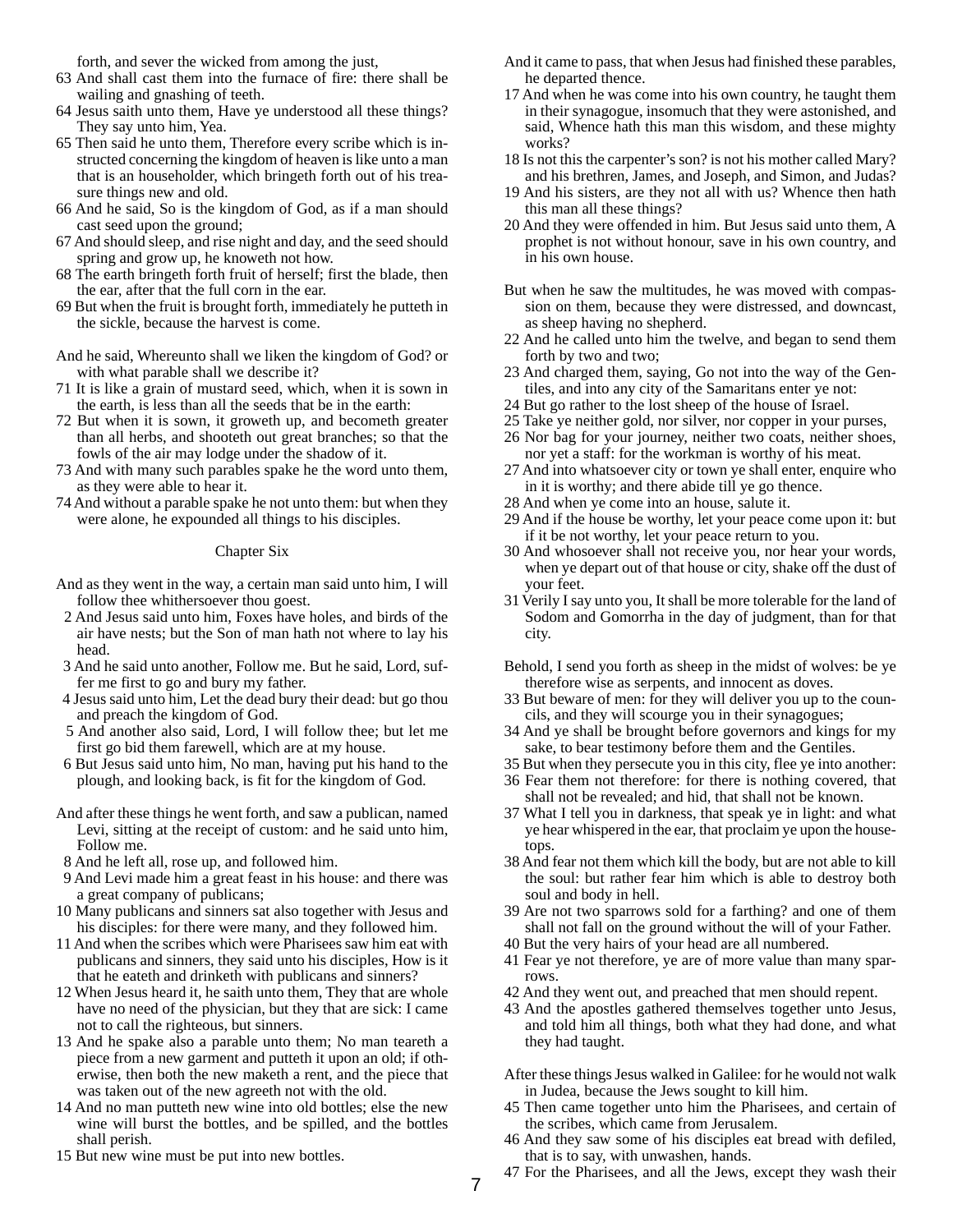hands oft, eat not, holding the tradition of the elders.

- 48 And when they come from the market, except they wash, they eat not. And many other things there be, which they have received to hold, as the washing of cups, and pitchers, and copper vessels.
- 49 And the Pharisees and scribes asked him, Why walk not thy disciples according to the tradition of the elders, but eat bread with defiled hands?
- 50 And when he had called all the people unto him, he said unto them, Hearken unto me every one of you, and understand:
- 51 There is nothing from without a man, that entering into him can defile him: but the things which come out of him, those are they that defile the man.
- And when he was entered into the house from the people, his disciples asked him concerning the parable.
- 53 And he saith unto them, Are ye so without understanding also? Do ye not perceive, that whatsoever thing from without entereth into the man, it cannot defile him;
- 54 Because it entereth not into his heart, but into the belly, and goeth out into the waste? (Thus declared he all meats clean.)
- 55 And he said, That which cometh out of the man, that defileth the man.
- 56 For from within, out of the heart of men, proceed evil thoughts, fornications, thefts, murders, adulteries,
- 57 Covetousness, wickedness, deceit, lasciviousness, envy, slander, pride, foolishness:
- 58 All these evil things come from within, and defile the man.
- 59 And from thence he arose, and went into the region of Tyre and Sidon, and entered into an house, and would have no man know it: but he could not be hid.

#### Chapter Seven

- At the same time came the disciples unto Jesus, saying, Who is the greatest in the kingdom of heaven?
- 2 And Jesus called a little child unto him, and set him in the midst of them,
- 3 And said, Verily I say unto you, Except ye be converted, and become as little children, ye shall not enter into the kingdom of heaven.
- 4 Whosoever therefore shall humble himself as this little child, the same is greatest in the kingdom of heaven.
- Woe unto the world because of its stumbling blocks! for it must needs be that stumbling blocks come; but woe to that man by whom the stumbling block cometh!
- 6 And if thy hand or thy foot causeth thee to stumble, cut them off, and cast them from thee: it is better for thee to enter into life halt or maimed, rather than having two hands or two feet to be cast into everlasting fire.
- 7 And if thine eye causeth thee to stumble, pluck it out, and cast it from thee: it is better for thee to enter into life with one eye, rather than having two eyes to be cast into hell fire.
- How think ye? if a man have an hundred sheep, and one of them be gone astray, doth he not leave the ninety and nine upon the mountains, and goeth and seeketh that which is gone astray?
- 9 And if so be that he find it, verily I say unto you, he rejoiceth more of that sheep, than of the ninety and nine which went not astray.
- 10 Even so it is not the will of your Father which is in heaven, that one of these little ones should perish.
- Moreover if thy brother shall trespass against thee, go and tell him his fault between thee and him alone: if he shall hear thee, thou hast gained thy brother.
- 12 But if he will not hear thee, then take with thee one or two

more, that in the mouth of two or three witnesses every word may be established.

- 13 And if he shall neglect to hear them, tell it unto the church: but if he neglect even to hear the church, let him be unto thee as a Gentile man and a publican.
- Then came Peter to him, and said, Lord, how oft shall my brother sin against me, and I forgive him? till seven times?
- 15 Jesus saith unto him, I say not unto thee, Until seven times: but, Until seventy times seven.
- Therefore is the kingdom of heaven likened unto a certain king, which would settle accounts with his servants.
- 17 And when he had begun to reckon, one was brought unto him, which owed him ten thousand talents.
- 18 But forasmuch as he had not wherewith to pay, his lord commanded him to be sold, and his wife, and children, and all that he had, and payment to be made.
- 19 The servant therefore fell down, and bowed before him, saying, Lord, have patience with me, and I will pay thee all.
- 20 Then the lord of that servant was moved with compassion, and released him, and forgave him the debt.
- 21 But the same servant went out, and found one of his fellowservants, which owed him an hundred denarii: and he laid hands on him, and took him by the throat, saying, Pay me that thou owest.
- 22 So his fellowservant fell down at his feet, and besought him, saying, Have patience with me, and I will pay thee all.
- 23 And he would not: but went and cast him into prison, till he should pay the debt.
- 24 So when his fellowservants saw what was done, they were very sorry, and came and told unto their lord all that was done.
- 25 Then his lord, after that he had called him, said unto him, Thou wicked servant! I forgave thee all that debt, because thou didst beseech me:
- 26 Shouldest not thou also have had compassion on thy fellowservant, even as I had mercy on thee?
- 27 And his lord was wroth, and delivered him to the tormentors, till he should pay all that was due unto him.
- 28 So likewise shall my heavenly Father do also unto you, if ye from your hearts forgive not every one his brother.
- After these things the Lord appointed other seventy also, and sent them two and two before his face into every city and place, whither he himself would come.
- 30 And he said unto them, The harvest is great, but the labourers are few: pray ye therefore the Lord of the harvest, that he would send forth labourers into his harvest.
- 31 Go your ways: behold, I send you forth as lambs among wolves.
- 32 Carry neither purse, nor bag, nor shoes: and salute no man by the way.
- 33 And into whatsoever house ye enter, first say, Peace be to this house.
- 34 And if a son of peace be there, your peace shall rest upon him: if not, it shall turn to you again.
- 35 And in the same house remain, eating and drinking such things as they give: for the labourer is worthy of his hire. Go not from house to house.
- 36 And into whatsoever city ye enter, and they receive you, eat such things as are set before you:
- 37 But into whatsoever city ye enter, and they receive you not, go ye into the streets of the same, and say,
- 38 Even the very dust of your city, which cleaveth to our feet, we do wipe off against you: notwithstanding be ye sure of this, that the kingdom of God is come nigh unto you.
- 39 But I say unto you, that it shall be more tolerable in that day for Sodom, than for that city.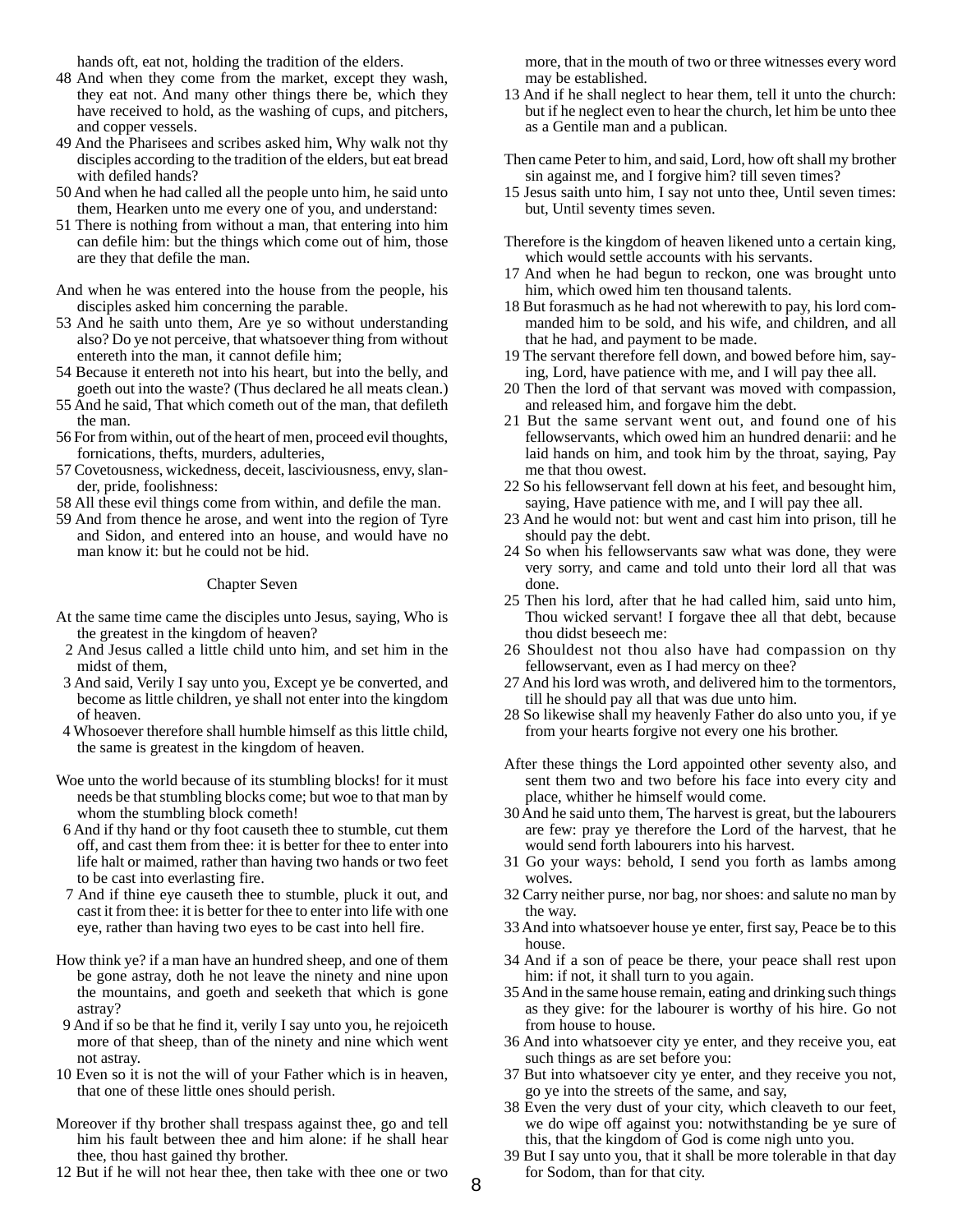Now the Jew's feast of tabernacles was at hand.

- 41 His brethren therefore said unto him, Depart hence, and go into Judea, that thy disciples also may see the works that thou doest.
- 42 For no man doeth any thing in secret, if he himself seeketh to be known openly. If thou do these things, shew thyself to the world.
- 43 For even his brethren did not believe in him.
- 44 Then Jesus said unto them, My time is not yet come: but your time is alway at hand.
- 45 The world cannot hate you; but me it hateth, because I testify of it, that the works thereof are evil.
- 46 Go ye up unto this feast: I go not up unto this feast: for my time is not yet full come.
- When he had said these words unto them, he abode still in Galilee.
- 48 But when his brethren were gone up, then went he also up unto the feast, not openly, but as it were in secret.
- 49 Now the Jews sought him at the feast, and said, Where is he?
- 50 And there was much murmuring among the people concerning him: for some said, He is a good man: others said, Nay; but he deceiveth the people.
- 51 Howbeit no man spake openly of him for fear of the Jews.
- 52 Now about the midst of the feast Jesus went up into the temple, and taught.
- 53 And the Jews marvelled, saying, How hath this man received learning, having never studied?
- 54 Jesus answered them, and said,
- 55 Did not Moses give you the law, and yet none of you keepeth the law? Why do ye seek to kill me?
- 56 The people answered and said, Thou hast a devil: who seeketh to kill thee?
- 57 Jesus answered and said unto them, I have done one work, and ye all marvel.
- 58 Moses gave unto you circumcision; (not because it is of Moses, but of the fathers;) and ye on the sabbath do circumcise a man.
- 59 If a man on the sabbath receive circumcision, that the law of Moses should not be broken; are ye angry at me, because I have made a man every whit whole on the sabbath day?
- 60 Judge not according to the appearance, but judge with righteous judgment.
- Then said some of them of Jerusalem, Is not this he, whom they seek to kill?
- 62 And, lo, he speaketh openly, and they say nothing unto him. Do the rulers know indeed that this is the Christ?
- 63 The Pharisees heard that the people murmured such things concerning him; and the chief priests and the Pharisees sent officers to seize him.
- 64 So there was a division among the people because of him.
- 65 And some of them would have seized him; but no man laid hands on him.
- 66 Then came the officers to the chief priests and Pharisees; and they said unto them, Why have ye not brought him?
- 67 The officers answered, Never man spake like this man.
- 68 Then answered them the Pharisees, Are ye also deceived?
- 69 Have any of the rulers or of the Pharisees believed in him?
- 70 But this people who knoweth not the law are accursed.
- 71 Nicodemus saith unto them, (he that came to Jesus beforetime, being one of them,)
- 72 Doth our law judge any man, before it hear him, and know what he doeth?
- 73 They answered and said unto him, Art thou also of Galilee? Search, and thou shalt find that out of Galilee ariseth no prophet.
- 74 And every man went unto his own house.

#### Chapter Eight

Jesus went unto the mount of Olives.

- 2 And early in the morning he came again into the temple, and all the people came unto him; and he sat down, and taught them.
- 3 And the scribes and Pharisees brought in a woman caught committing adultery; and when they had set her in the midst,
- 4 They say unto him, Master, this woman was caught committing adultery, in the very act.
- 5 Now Moses in the law commanded us, that such should be stoned: but what sayest thou?
- 6 This they said, to test him, that they might have cause to accuse him. But Jesus stooped down, and with his finger wrote on the ground.
- 7 So when they continued asking him, he lifted up himself, and said unto them, He that is without sin among you, let him be the first to cast a stone at her.
- 8 And again he stooped down, and with his finger wrote on the ground.
- 9 And they which heard it, began going out one by one, beginning at the eldest: and Jesus was left alone, and the woman standing in the midst.
- 10 When Jesus had lifted up himself, he said unto her, Woman, whither are they gone? hath no man condemned thee?
- 11 She said, No man, Lord. And Jesus said, Neither do I condemn thee: go, and sin no more.
- And as he passed by, he saw a man which was blind from his birth.
- 13 And his disciples asked him, saying, Rabbi, who did sin, this man, or his parents, that he was born blind?
- 14 Jesus answered, Neither hath this man sinned, nor his parents: but that the works of God should be made manifest in him.
- Verily, verily, I say unto you, He that entereth not by the door into the sheepfold, but climbeth up some other way, the same is a thief and a robber.
- 16 But he that entereth in by the door is the shepherd of the sheep.
- 17 To him the porter openeth; and the sheep hear his voice: and he calleth his own sheep by name, and leadeth them out.
- 18 And when he bringeth forth his own sheep, he goeth before them, and the sheep follow him: for they know his voice.
- 19 And a stranger will they not follow, but will flee from him: for they know not the voice of strangers.
- 20 I am the good shepherd: the good shepherd layeth down his life for the sheep.
- 21 He that is an hireling, and not the shepherd, whose own the sheep are not, seeth the wolf coming, and leaveth the sheep, and fleeth: and the wolf catcheth them, and scattereth them.
- 22 He fleeth, because he is an hireling, and careth not for the sheep.
- 23 I am the good shepherd, and know my own, and am known of mine.
- 24 And other sheep I have, which are not of this fold: them also I must bring, and they shall hear my voice; and there shall be one fold, and one shepherd.
- And, behold, a certain lawyer stood up, and put him to a test, saying, Master, what shall I do to inherit eternal life?
- 26 He said unto him, What is written in the law? how readest thou?
- 27 And he answering said, Thou shalt love the Lord thy God with all thy heart, and with all thy soul, and with all thy strength, and with all thy mind; and thy neighbour as thyself.
- 28 And he said unto him, Thou hast answered right: this do, and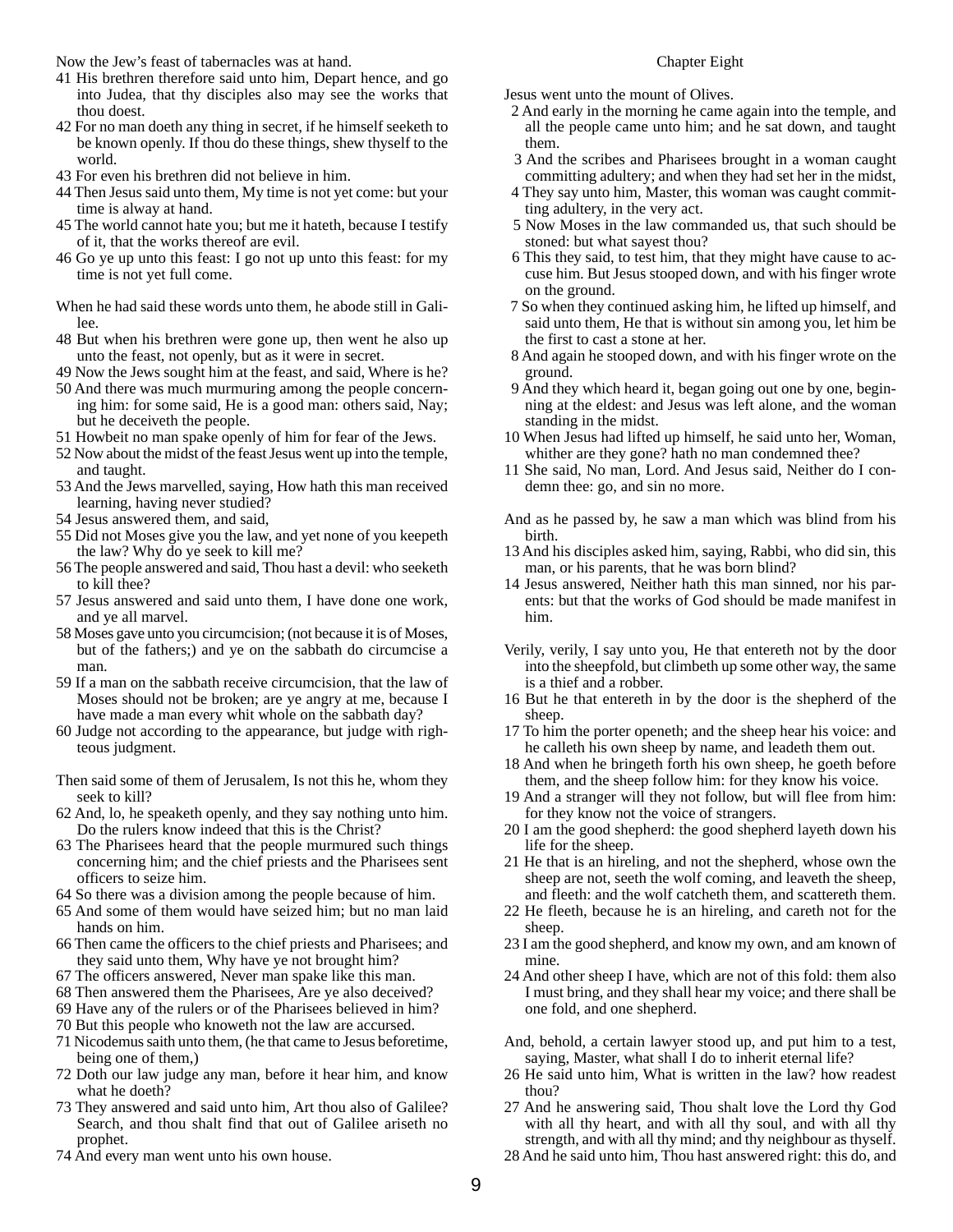thou shalt live.

- 29 But he, willing to justify himself, said unto Jesus, And who is my neighbour?
- 30 And Jesus answering said, A certain man went down from Jerusalem to Jericho, and fell among thieves, which stripped him of his raiment, and beat him, and departed, leaving him half dead.
- 31 And by chance there came down a certain priest that way: and when he saw him, he passed by on the other side.
- 32 And likewise a Levite, when he was at the place, came and looked on him, and passed by on the other side.
- 33 But a certain Samaritan, as he journeyed, came where he was: and when he saw him, he had compassion on him,
- 34 And went to him, and bound up his wounds, pouring in oil and wine, and set him on his own beast, and brought him to an inn, and took care of him.
- 35 And on the morrow, he took out two denarii, and gave them to the host, and said unto him, Take care of him; and whatsoever thou spendest more, when I come again, I will repay thee.
- 36 Which now of these three, thinkest thou, was neighbour unto him that fell among the thieves?
- 37 And he said, He that shewed mercy on him. Then said Jesus unto him, Go, and do thou likewise.
- And it came to pass, that, as he was praying in a certain place, when he ceased, one of his disciples said unto him, Lord, teach us to pray, as John also taught his disciples.
- 39 And he said unto them, When ye pray, say, Father, Hallowed be thy name. Thy kingdom come.
- 40 Give us each day our daily bread.
- 41 And forgive us our sins; for we also forgive every one that is indebted to us. And lead us not into temptation.
- 42 And he said unto them, Which of you shall have a friend, and shall go unto him at midnight, and say unto him, Friend, lend me three loaves;
- 43 For a friend of mine in his journey is come to me, and I have nothing to set before him?
- 44 And he from within shall answer and say, Trouble me not: the door is now shut, and my children are with me in bed; I cannot rise and give thee.
- 45 I say unto you, Though he will not rise and give him, because he is his friend, yet because of his importunity he will rise and give him as many as he needeth.
- 46 And I say unto you, Ask, and it shall be given you; seek, and ye shall find; knock, and it shall be opened unto you.
- 47 For every one that asketh receiveth; and he that seeketh findeth; and to him that knocketh it shall be opened.
- 48 If a son shall ask a fish, will he for a fish give him a serpent?
- 49 Or if he shall ask an egg, will he offer him a scorpion?
- 50 If ye then, being evil, know how to give good gifts unto your children: how much more shall your heavenly Father give the Holy Spirit to them that ask him?

## Chapter Nine

- And it came to pass, as he went into the house of one of the chief Pharisees to eat bread on the sabbath day, that they watched him.
- 2 And, behold, there was a certain man before him which had the dropsy.
- 3 And Jesus answering spake unto the lawyers and Pharisees, saying, Is it lawful to heal on the sabbath day, or no?
- 4 But they held their peace.
- 5 And he saith unto them, Which of you shall have a son or an ox fallen into a pit, and will not straightway pull him out on the sabbath day?
- 6 And they could not answer him to these things.
- 7 And he put forth a parable to those which were bidden, when

he marked how they chose out the chief places; saying unto them.

- 8 When thou art bidden of any man to a wedding feast, sit not down in the highest place; lest a more honourable man than thou be bidden by him;
- 9 And he that bade thee and him shall come and say to thee, Give this man place; and thou begin with shame to take the lowest place.
- 10 But when thou art bidden, go and sit down in the lowest place; that when he that bade thee cometh, he may say unto thee, Friend, go up higher: then shalt thou have honour in the presence of them that sit at meat with thee.
- 11 For whosoever exalteth himself shall be abased; and he that humbleth himself shall be exalted.
- 12 Then said he also to him that bade him, When thou makest a dinner or a feast, call not thy friends, nor thy brethren, neither thy kinsmen, nor thy rich neighbours; lest they also bid thee again, and a recompence be made thee.
- 13 But when thou makest a feast, call the poor, the maimed, the lame, the blind:
- 14 And thou shalt be blessed; for they cannot recompense thee: for thou shalt be recompensed at the resurrection of the just.
- Then said he unto him, A certain man made a great feast, and bade many:
- 16 And sent his servant at the time of the feasst to say to them that were bidden, Come; for all things are now ready.
- 17 And they all with one consent began to make excuse. The first said unto him, I have bought a piece of ground, and I must needs go and see it: I pray thee have me excused.
- 18 And another said, I have bought five yoke of oxen, and I go to prove them: I pray thee have me excused.
- 19 And another said, I have married a wife, and therefore I cannot come.
- 20 So that servant came, and shewed his lord these things. Then the master of the house being angry said to his servant, Go out quickly into the streets and lanes of the city, and bring in hither the poor, and the maimed, and the blind, and the halt.
- 21 And the servant said, Lord, it is done as thou hast commanded, and yet there is room.
- 22 And the lord said unto the servant, Go out into the highways and hedges, and compel them to come in, that my house may be filled.
- 23 For I say unto you, None of those men which were bidden shall taste of my supper.
- For which of you, intending to build a tower, sitteth not down first, and counteth the cost, whether he have sufficient to finish it?
- 25 Lest haply, after he hath laid the foundation, and is not able to finish it, all that behold it begin to mock him,
- 26 Saying, This man began to build, and was not able to finish.
- 27 Or what king, going to make war against another king, sitteth not down first, and consulteth whether he be able with ten thousand to meet him that cometh against him with twenty thousand?
- 28 Or else, while the other is yet a great way off, he sendeth an embassy, and desireth conditions of peace.
- Then drew near unto him all the publicans and sinners for to hear him.
- 30 And the Pharisees and scribes murmured, saying, This man receiveth sinners, and eateth with them.
- 31 And he spake this parable unto them, saying,
- 32 What man of you, having an hundred sheep, if he lose one of them, doth not leave the ninety and nine in the wilderness, and go after that which is lost, until he find it?
- 33 And when he hath found it, he layeth it on his shoulders, rejoicing.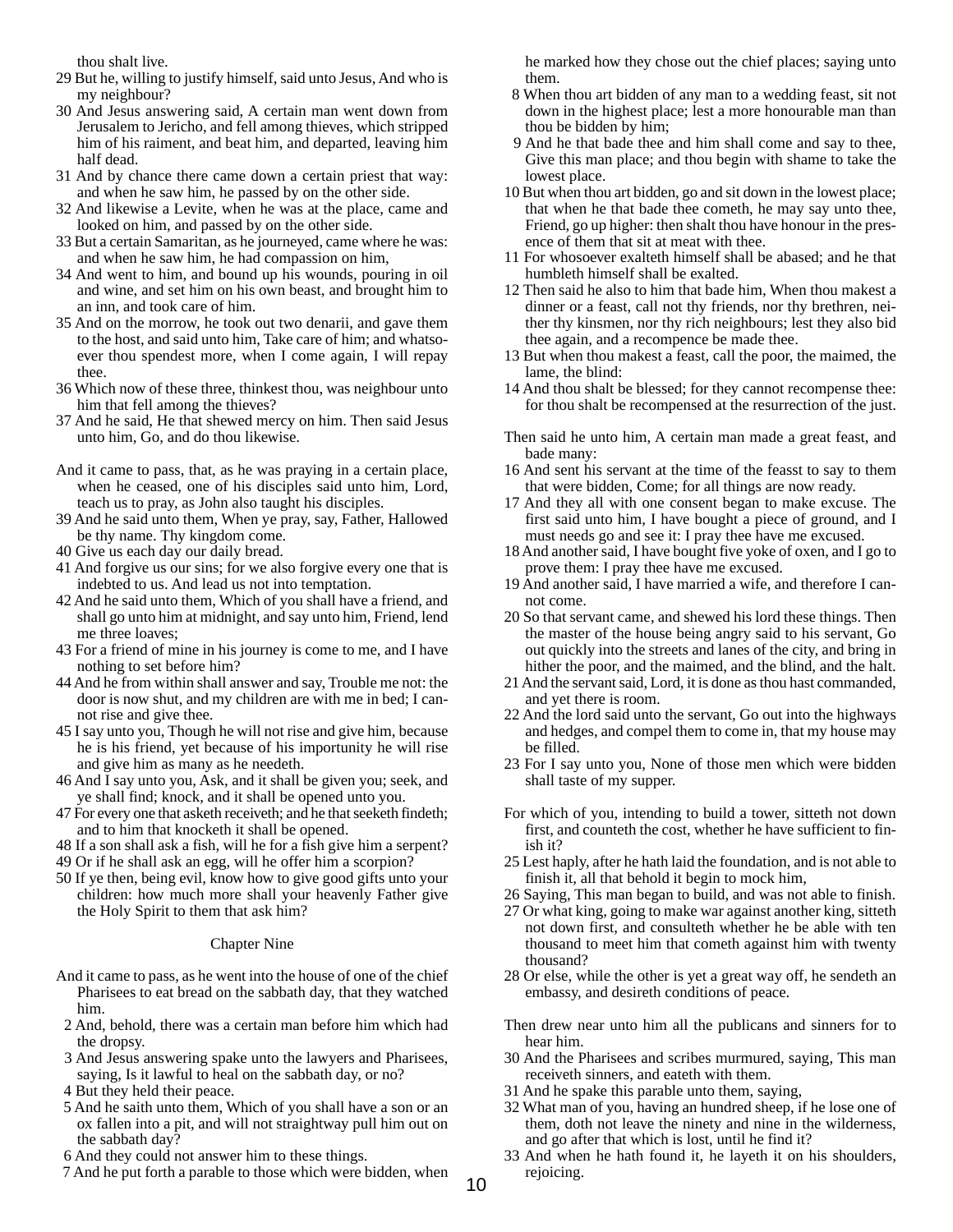- 34 And when he cometh home, he calleth together his friends and neighbours, saying unto them, Rejoice with me; for I have found my sheep which was lost.
- 35 I say unto you, that likewise joy shall be in heaven over one sinner that repenteth, more than over ninety and nine just persons, which need no repentance.
- 36 Either what woman having ten pieces of silver, if she lose one piece, doth not light a lamp, and sweep the house, and seek diligently till she find it?
- 37 And when she hath found it, she calleth her friends and her neighbours together, saying, Rejoice with me; for I have found the piece which I had lost.
- 38 Likewise, I say unto you, there is joy in the presence of the angels of God over one sinner that repenteth.
- 39 And he said, A certain man had two sons:
- 40 And the younger of them said to his father, Father, give me the portion of goods that falleth to me.

And he divided unto them his living.

- 41 And not many days after, the younger son gathered all together, and took his journey into a far country, and there wasted his substance with riotous living.
- 42 And when he had spent all, there arose a mighty famine in that land; and he began to be in want.
- 43 And he went and joined himself to a citizen of that country; and he sent him into his fields to feed swine.
- 44 And he would fain have filled his belly with the husks that the swine did eat: and no man gave unto him.
- 45 But when he came to himself, he said, How many hired servants of my father's have bread enough and to spare, and I perish with hunger!
- 46 I will arise and go to my father, and will say unto him, Father, I have sinned against heaven, and before thee,
- 47 And am no more worthy to be called thy son: make me as one of thy hired servants.
- 48 And he arose, and came to his father. But when he was yet a great way off, his father saw him, and had compassion, and ran, and fell on his neck, and kissed him.
- 49 And the son said unto him, Father, I have sinned against heaven, and in thy sight, and am no more worthy to be called thy son.
- 50 But the father said to his servants, Bring forthwith the best robe, and put it on him; and put a ring on his hand, and shoes on his feet:
- 51 And bring hither the fatted calf, and kill it; and let us eat, and be merry:
- 52 For this my son was dead, and is alive again; he was lost, and is found. And they began to be merry.
- 53 Now his elder son was in the field: and as he came and drew nigh to the house, he heard music and dancing.
- 54 And he called one of the servants, and asked what these things meant.
- 55 And he said unto him, Thy brother is come; and thy father hath killed the fatted calf, because he hath received him safe and sound.
- 56 But he was angry, and would not go in: therefore came his father out, and entreated him.
- 57 But he answering said to his father, Lo, these many years do I serve thee, neither transgressed I at any time thy commandment: and yet thou never gavest me a kid, that I might make merry with my friends:
- 58 But as soon as this thy son was come, which hath devoured thy living with harlots, thou hast killed for him the fatted calf.
- 59 And he said unto him, Son, thou art ever with me, and all that I have is thine.
- 60 It was meet that we should make merry, and be glad: for this thy brother was dead, and is alive again; and was lost, and is found.

## Chapter Ten

- And he said also unto his disciples, There was a certain rich man, which had a steward; and the same was accused unto him that he had wasted his goods.
- 2 And he called him, and said unto him, What is this that I hear of thee? give an account of thy stewardship; for thou mayest be no longer steward.
- 3 And the steward said within himself, What shall I do? for my lord taketh away from me the stewardship: I have not strength to dig; to beg I am ashamed.
- 4 I am resolved what to do, that, when I am put out of the stewardship, they may receive me into their houses.
- 5 So he called every one of his lord's debtors unto him, and said unto the first, How much owest thou unto my lord?
- 6 And he said, An hundred measures of oil. And he said unto him, Take thy bill, and sit down quickly, and write fifty.
- 7 Then said he to another, And how much owest thou? And he said, An hundred measures of wheat. And he said unto him, Take thy bill, and write fourscore.
- 8 And the lord commended the dishonest steward, because he had done wisely: for the children of this world are wiser in their dealings with their own generation than the children of light.
- 9 And I say unto you, Make to yourselves friends by means of the mammon of this world; that, when it faileth you, they may receive you into everlasting habitations.
- 10 He that is faithful in that which is least is faithful also in much: and he that is dishonest in the least is dishonest also in much.
- 11 If therefore ye have not been faithful with the worldly mammon, who will commit to your trust the true riches?
- 12 And if ye have not been faithful in that which is another man's, who shall give you that which is your own?
- 13 No servant can serve two masters: for either he will hate the one, and love the other; or else he will hold to the one, and despise the other. Ye cannot serve God and mammon.
- 14 Now the Pharisees, who were lovers of money, heard all these things: and they derided him.
- 15 And he said unto them, Ye are they which justify yourselves before men; but God knoweth your hearts: for that which is highly esteemed among men is abomination in the sight of God.
- Whosoever putteth away his wife, and marrieth another, committeth adultery: and whosoever marrieth her that is put away from her husband committeth adultery.
- There was a certain rich man, which was clothed in purple and fine linen, and fared sumptuously every day:
- 18 And there was a certain beggar named Lazarus, which was laid at his gate, full of sores,
- 19 And desiring to be fed with the crumbs which fell from the rich man's table: moreover the dogs came and licked his sores.
- 20And it came to pass, that the beggar died, and was carried by the angels into Abraham's bosom: the rich man also died, and was buried;
- 21 And in hell he lift up his eyes, being in torments, and seeth Abraham afar off, and Lazarus in his bosom.
- 22 And he cried and said, Father Abraham, have mercy on me, and send Lazarus, that he may dip the tip of his finger in water, and cool my tongue; for I am tormented in this flame.
- 23 But Abraham said, Son, remember that thou in thy lifetime receivedst thy good things, and likewise Lazarus evil things: but now he is comforted here, and thou art tormented.
- 24 And beside all this, between us and you there is a great gulf fixed: so that they which would pass from hence to you cannot; neither can they pass to us, that would come from thence.
- 25 Then he said, I pray thee therefore, father, that thou wouldest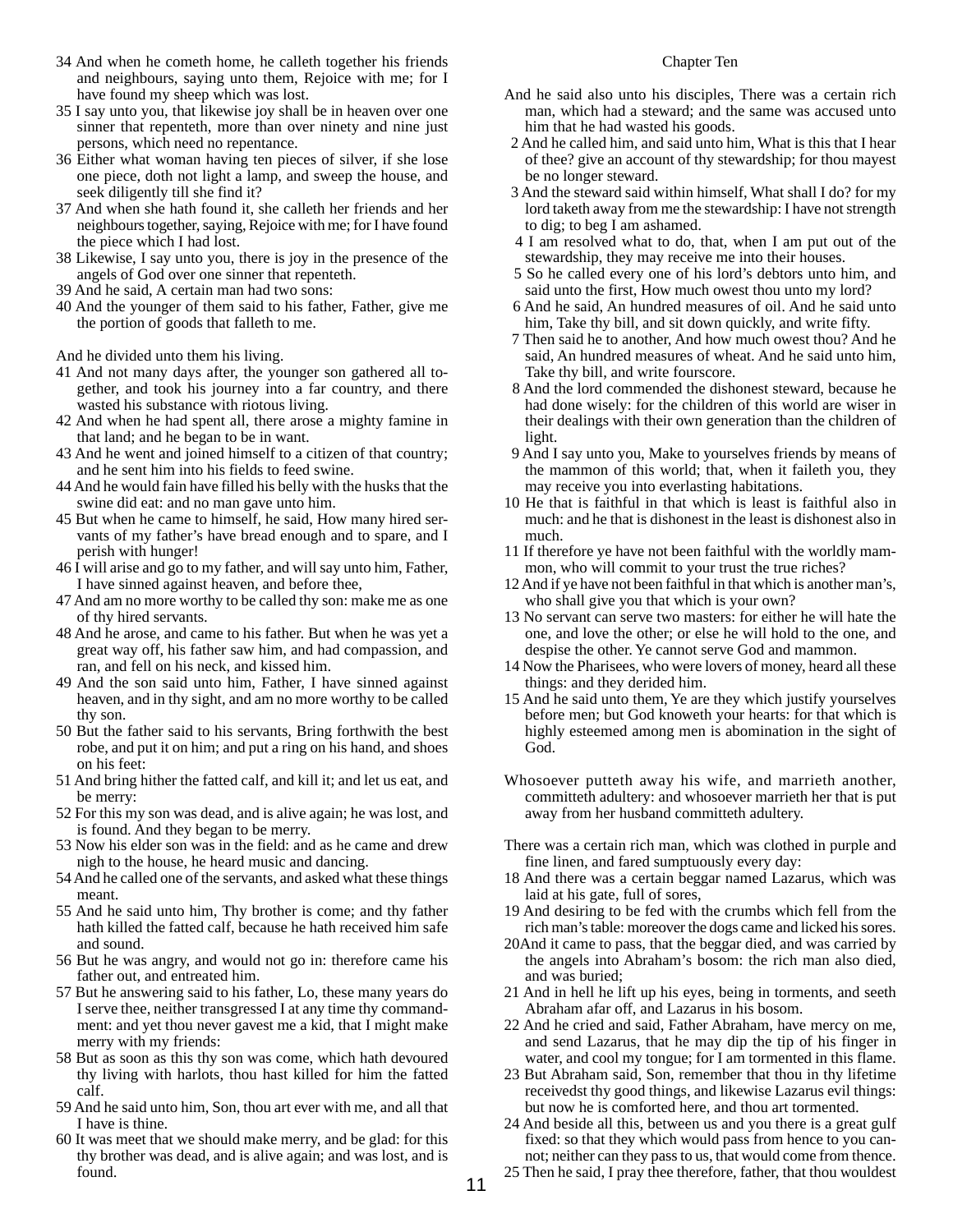send him to my father's house:

- 26 For I have five brethren; that he may warn them, lest they also come into this place of torment.
- 27 But Abraham saith unto him, They have Moses and the prophets; let them hear them.
- 28 And he said, Nay, father Abraham: but if one went unto them from the dead, they will repent.
- 29 And he said unto him, If they hear not Moses and the prophets, neither will they be persuaded, though one rose from the dead.
- Then said he unto the disciples, It is impossible but that occasions of stumbling will come: but woe unto him, through whom they come!
- 31 It were better for him that a millstone were hanged about his neck, and he cast into the sea, than that he should cause one of these little ones to stumble.
- 32 Take heed to yourselves: If thy brother sin, rebuke him; and if he repent, forgive him.
- 33 And if he trespass against thee seven times in a day, and seven times in a day turn again to thee, saying, I repent; thou shalt forgive him.
- 34 But which of you, having a servant plowing or keeping sheep, will say unto him when he is come from the field, Go straightway and sit down to meat?
- 35 But will not rather say unto him, Make ready wherewith I may sup, and gird thyself, and serve me, till I have eaten and drunken; and afterward thou shalt eat and drink?
- 36 Doth he thank that servant because he did the things that were commanded him?
- 37 So likewise ye, when ye shall have done all those things which are commanded you, say, We are unprofitable servants: we have done only that which was our duty to do.
- 38 And when he was demanded of the Pharisees, when the kingdom of God should come, he answered them and said, The kingdom of God cometh not with signs that are observed:
- 39 And as it was in the days of Noah, so shall it be also in the days of the Son of man.
- 40 They did eat, they drank, they married wives, they were given in marriage, until the day that Noah entered into the ark, and the flood came, and destroyed them all.
- 41 Likewise also as it was in the days of Lot; they did eat, they drank, they bought, they sold, they planted, they builded;
- 42 But the same day that Lot went out of Sodom it rained fire and brimstone from heaven, and destroyed them all.
- 43 Even thus shall it be in the day when the Son of man is revealed.
- 44 In that day, he which shall be upon the housetop, and his stuff in the house, let him not come down to take it away: and he that is in the field, let him likewise not return back.
- 45 Remember Lot's wife.
- 46 Whosoever shall seek to save his life shall lose it; and whosoever shall lose his life shall preserve it.
- 47 I tell you, in that night there shall be two men in one bed; the one shall be taken, and the other shall be left.
- 48 Two women shall be grinding together; the one shall be taken, and the other left.
- And he spake a parable unto them to this end, that they ought always to pray, and not to faint;
- 50 Saying, There was in a certain city a judge, which feared not God, neither regarded man:
- 51 And there was a widow in that city; and she came unto him, saying, Render justice for me against mine adversary.
- 52 And he would not for a while: but afterward he said within himself, Though I fear not God, nor regard man;
- 53 Yet because this widow troubleth me, I will render her justice, lest by her continual coming she weary me.
- 54 And the Lord said, Hear what the unrighteous judge saith.
- 55 And shall not God render justice for his own elect, which cry day and night unto him? Shall he delay long over them?
- 56 I tell you that he will avenge them speedily.
- Nevertheless when the Son of man cometh, shall he find faith on the earth?
- 57 And he spake this parable unto certain which trusted in themselves that they were righteous, and despised others:
- 58 Two men went up into the temple to pray; the one a Pharisee, and the other a publican.
- 59 The Pharisee stood and prayed thus with himself, God, I thank thee, that I am not as other men are, extortioners, unjust, adulterers, or even as this publican.
- 60 I fast twice in the week, I give tithes of all that I gain.
- 61 And the publican, standing afar off, would not lift up so much as his eyes unto heaven, but smote upon his breast, saying, God be merciful to me a sinner.
- 62 I tell you, this man went down to his house justified rather than the other: for every one that exalteth himself shall be abased; and he that humbleth himself shall be exalted.
- Now it came to pass, as they went, that he entered into a certain village: and a certain woman named Martha received him into her house.
- 64 And she had a sister called Mary, which also sat at the Lord's feet, and heard his word.
- 65 But Martha was busy about much serving, and came to him, and said, Lord, dost thou not care that my sister hath left me to serve alone? bid her therefore that she help me.
- 66 But the Lord answered and said unto her, Martha, Martha, thou art concerned and troubled about many things:
- 67 But one thing is needful: and Mary hath chosen that good part, which shall not be taken away from her.

## Chapter Eleven

- And it came to pass, that when Jesus had finished these sayings, he departed from Galilee, and came into the region of Judaea beyond Jordan;
- 2 And great multitudes followed him.
- 3 The Pharisees also came unto him, testing him, and saying unto him, Is it lawful for a man to put away his wife for any cause?
- 4 And he answered and said unto them, Have ye not read, that he which made them at the beginning made them male and female,
- 5 And said, For this cause shall a man leave father and mother, and shall cleave to his wife: and they twain shall be one flesh?
- 6 Wherefore they are no more twain, but one flesh.
- What therefore God hath joined together, let not man put asunder.
- 7 They say unto him, Why did Moses then command to give a writing of divorcement, and to put her away?
- 8 He saith unto them, Moses because of the hardness of your hearts suffered you to put away your wives: but from the beginning it was not so.
- 9 And I say unto you, Whosoever shall put away his wife, except it be for fornication, and shall marry another, committeth adultery.
- The disciples say unto him, If the case of the man be so with his wife, it is not good to marry.
- 11 But he said unto them, All men cannot receive this saying, save they to whom it is given.
- 12 For there are some eunuchs, which were so born from their mother's womb: and there are some eunuchs, which were made eunuchs of men: and there be eunuchs, which have made themselves eunuchs for the kingdom of heaven's sake.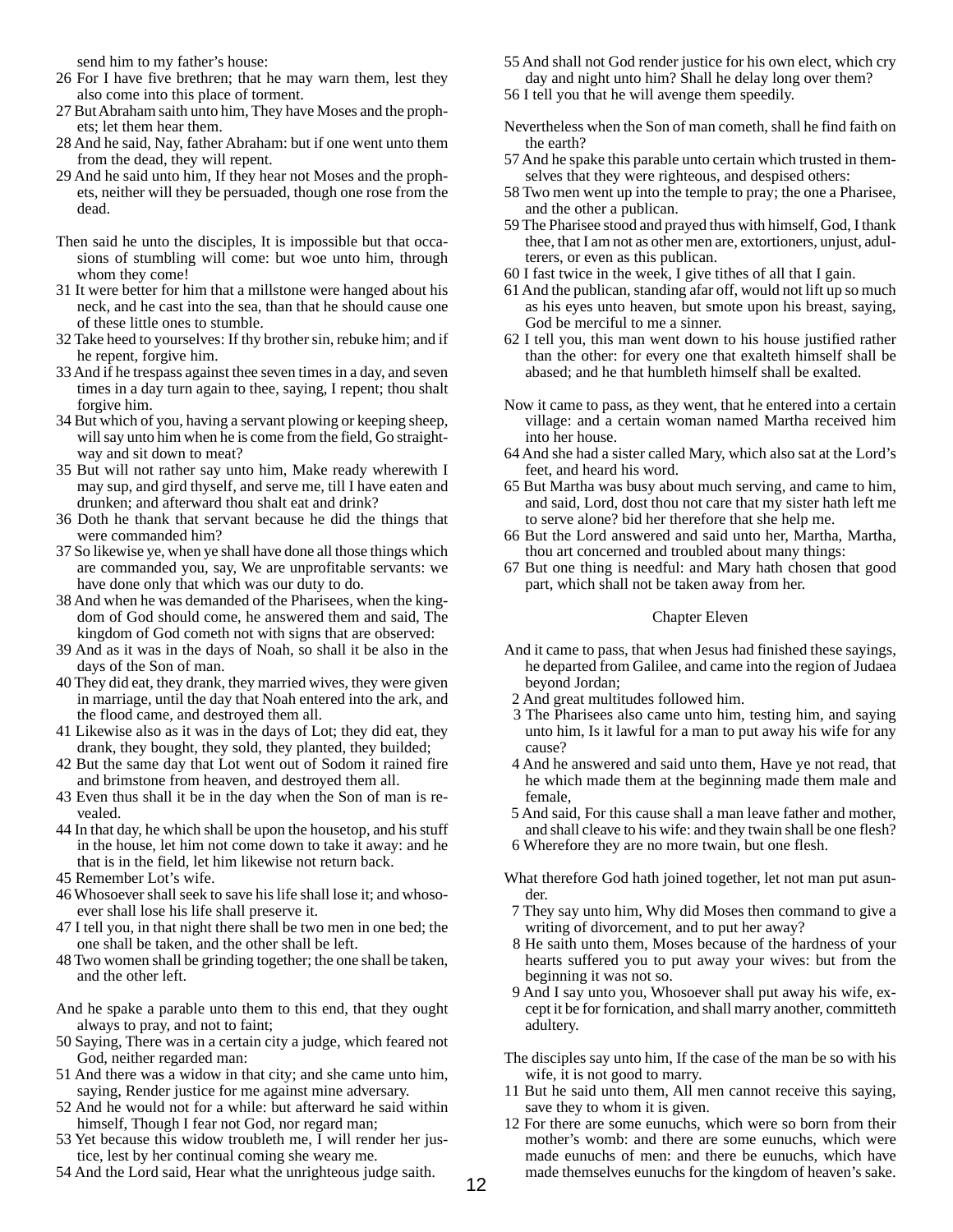He that is able to receive it, let him receive it.

- Then were there brought unto him little children, that he should put his hands on them, and pray: and the disciples rebuked them.
- 14 But Jesus said, Suffer the little children, and forbid them not, to come unto me: for to such belongeth the kingdom of heaven.
- 15 And he laid his hands on them, and departed thence.
- And, behold, one came and said unto him, Master, what good thing shall I do, that I may have eternal life?
- 17 And he said unto him, Wherefore asketh thou me concerning that which is good? there is none good but one; but if thou wilt enter into life, keep the commandments.
- 18 He saith unto him, Which? Jesus said, Thou shalt do no murder, Thou shalt not commit adultery, Thou shalt not steal, Thou shalt not bear false witness,
- 19 Honour thy father and thy mother: and, Thou shalt love thy neighbour as thyself.
- 20 The young man saith unto him, All these things have I kept: what lack I yet?
- 21 Jesus said unto him, If thou wilt be perfect, go and sell that thou hast, and give to the poor, and thou shalt have treasure in heaven: and come and follow me.
- 22 But when the young man heard that saying, he went away sorrowful: for he had great possessions.

Then said Jesus unto his disciples, Verily I say unto you, That a rich man shall hardly enter into the kingdom of heaven.

- 24 And again I say unto you, It is easier for a camel to go through the eye of a needle, than for a rich man to enter into the kingdom of God.
- 25 When the disciples heard it, they were exceedingly amazed, saying, Who then can be saved?
- 26 But Jesus beheld them, and said unto them, With men this is impossible; but with God all things are possible.
- For the kingdom of heaven is like unto a man that is an householder, which went out early in the morning to hire labourers for his vineyard.
- 28 And when he had agreed with the labourers for a denarius a day, he sent them into his vineyard.
- 29 And he went out about the third hour, and saw others standing idle in the marketplace,
- 30 And said unto them; Go ye also into the vineyard, and whatsoever is right I will give you. So they went also.
- 31 Again he went out about the sixth and ninth hour, and did likewise.
- 32 And about the eleventh hour he went out, and found others standing idle, and saith unto them, Why stand ye here all the day idle? 33 They say unto him, Because no man hath hired us.

He saith unto them, Go ye also into the vineyard.

- 34 And when even was come, the lord of the vineyard saith unto his steward, Call the labourers, and give them their hire, beginning from the last unto the first.
- 35 And when they came that were hired about the eleventh hour, they received every man a denarius.
- 36 And when the first came, they supposed that they should receive more; but they likewise received every man a denarius.
- 37 And when they had received it, they murmured against the goodman of the house,
- 38 Saying, These last have laboured but one hour, and thou hast made them equal unto us, which have borne the burden and heat of the day.
- 39 But he answered one of them, and said, Friend, I do thee no wrong: didst not thou agree with me for a denarius?
- 40 Take that thine is, and go thy way: I will give unto this last, even as unto thee.
- 41 Is it not lawful for me to do what I will with mine own? Or is thine eye envious, because I give freely?
- 42 So the last shall be first, and the first last.

And Jesus entered and passed through Jericho.

- 44 And, behold, there was a man named Zacchaeus, which was the chief among the publicans, and he was rich.
- 45 And he sought to see Jesus who he was; and could not for the press, because he was little of stature.
- 46 And he ran before, and climbed up into a sycamore tree to see him: for he was to pass that way.
- 47 And when Jesus came to the place, he looked up, and said unto him, Zacchaeus, make haste, and come down; for to day I must abide at thy house.
- 48 And he made haste, and came down, and received him joyfully.
- 49 And when they saw it, they all murmured, saying, He is gone to be guest with a man that is a sinner.
- 50 And Zacchaeus stood, and said unto the Lord: Behold, Lord, the half of my goods I give to the poor; and if I have taken any thing from any man by false accusation, I restore him fourfold.
- 51 And Jesus said unto him, This day is salvation come to this house, forasmuch as he also is a son of Abraham.
- 52 For the Son of man is come to seek and to save that which was lost.
- And as they heard these things, he continued and spake a parable, because he was nigh to Jerusalem, and because they thought that the kingdom of God should immediately appear.
- 54 He said therefore, A certain nobleman went into a far country to receive for himself a kingdom, and then to return.
- 55 And he called ten of his servants, and delivered them ten pounds, and said unto them, Do business with this till I come.
- 56 But his citizens hated him, and sent an embassy after him, saying, We will not have this man to reign over us.
- 57 And it came to pass, that when he was returned, having received the kingdom, then he commanded these servants to be called unto him, to whom he had given the money, that he might know how much every man had gained by trading.
- 58 Then came the first, saying, Lord, thy pound hath gained ten pounds more.
- 59 And he said unto him, Well done, thou good servant: because thou hast been faithful in a very little, have thou authority over ten cities.
- 60 And the second came, saying, Lord, thy pound hath gained five pounds.
- 61 And he said likewise to him, Be thou also over five cities.
- 62 And another came, saying, Lord, behold, here is thy pound, which I have kept laid up in a napkin:
- 63 For I feared thee, because thou art an austere man: thou takest up that thou layedst not down, and reapest that thou didst not sow.
- 64 And he saith unto him, Out of thine own mouth will I judge thee, thou wicked servant. Thou knewest that I was an austere man, taking up that I laid not down, and reaping that I did not sow:
- 65 Wherefore then gavest not thou my money into the bank, that at my coming I might have received it with interest?
- 66 And he said unto them that stood by, Take from him the pound, and give it to him that hath ten pounds.
- 67 (And they said unto him, Lord, he hath ten pounds!)
- 68 I say unto you, That unto every one which hath shall more be given; from him that hath not, even that which he hath shall be taken away.
- 69 But those mine enemies, which would not that I should reign over them, bring hither, and slay them before me.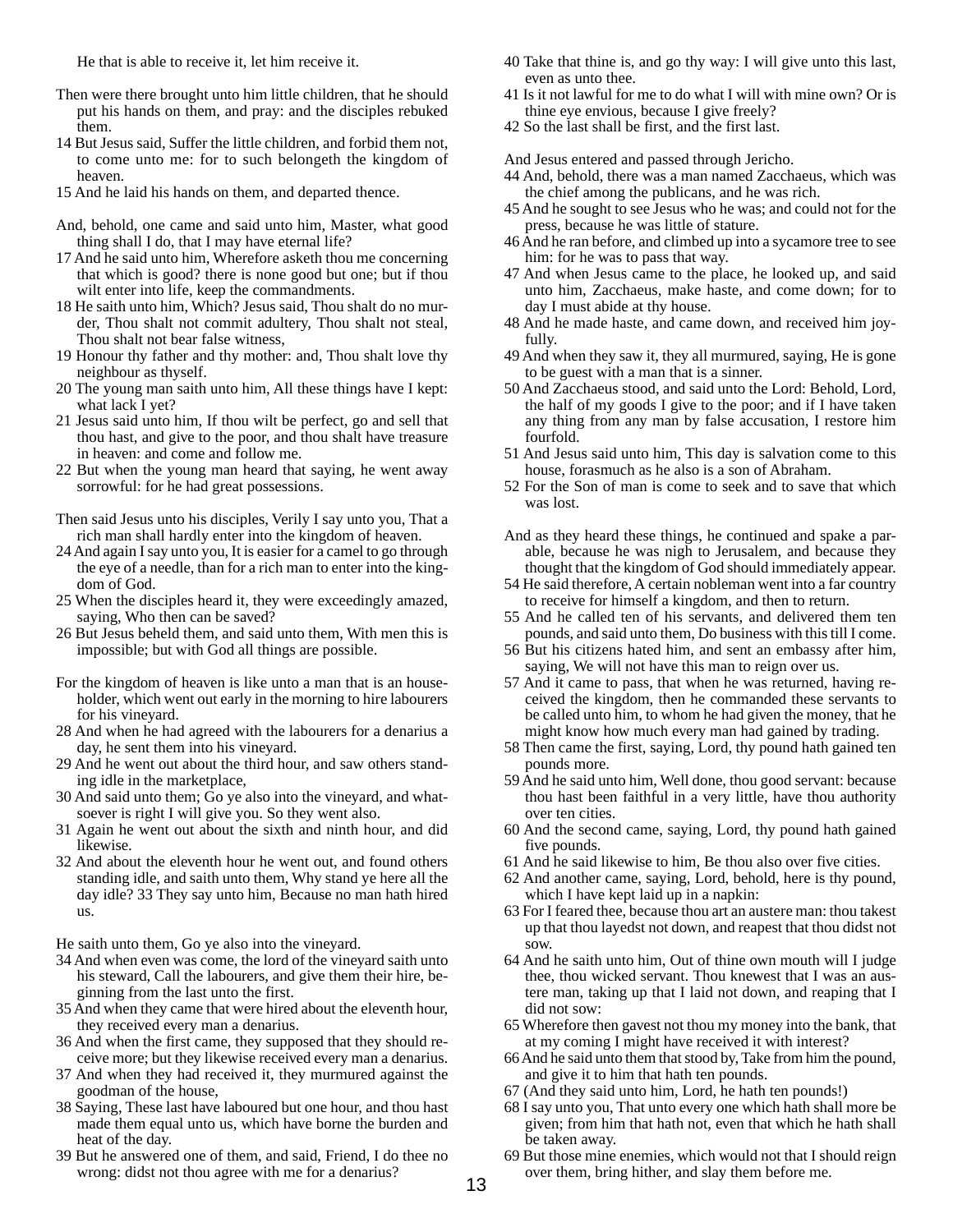70 And when he had thus spoken, he went before, ascending up to Jerusalem.

## Chapter Twelve

- And when they drew nigh unto Jerusalem, and were come to Bethphage, unto the mount of Olives, then sent Jesus two disciples,
- 2 Saying unto them, Go into the village which is before you, and straightway ye shall find an ass tied, and a colt with her: loose them, and bring them unto me.
- 3 And if any man say ought unto you, ye shall say, The Lord hath need of them; and straightway he will send them.
- 4 And the disciples went, and did as Jesus commanded them,
- 5 And brought the ass, and the colt, and put on them their clothes, and he sat thereon.
- 6 And a very great multitude spread their garments in the way; others cut down branches from the trees, and strewed them in the way.
- 7 And when he was come into Jerusalem, all the city was moved, saying, Who is this?
- 8 The Pharisees therefore said among themselves, Perceive ye how ye prevail nothing? behold, the world is gone after him.
- 9 Now there were certain Greeks among them that came up to worship at the feast:
- 10 The same came therefore to Philip, which was of Bethsaida of Galilee, and asked him, saying, Sir, we would see Jesus.
- 11 Philip cometh and telleth Andrew: and then Andrew and Philip tell Jesus.
- 12 And Jesus answered them, saying, The hour is come, that the Son of man should be glorified.
- 13 Verily, verily, I say unto you, Except a corn of wheat fall into the ground and die, it abideth alone: but if it die, it bringeth forth much fruit.
- 14 And he left them, and went out of the city into Bethany; and he lodged there.
- 15 And on the morrow, when they were come from Bethany,
- 16 Jesus went into the temple, and began to cast out them that sold and bought in the temple, and overthrew the tables of the moneychangers, and the seats of them that sold doves;
- 17 And would not suffer that any man should carry any goods through the temple.
- 18 And he taught, saying unto them, Is it not written, My house shall be called the house of prayer for all nations? but ye have made it a den of thieves.
- 19 And the chief priests and scribes heard it, and sought how they might destroy him: for they feared him, because all the people was astonished at his teaching.
- 20 And when even was come, they went out of the city.
- And they come again to Jerusalem: and as he was walking in the temple, there come to him the chief priests, and the scribes, and the elders,
- 22 And he said unto them, But what think ye? A certain man had two sons; and he came to the first, and said, Son, go work to day in my vineyard.
- 23 And he answered and said, I will not: but afterward he repented, and went.
- 24 And he came to the second, and said likewise. And he answered and said, I go, sir: and went not.
- 25 Which of the twain did the will of his father? They answer, The first. Jesus saith unto them, Verily I say unto you, That the publicans and the harlots go into the kingdom of God before you.

Hear another parable:

27 A certain man planted a vineyard, and set an hedge about it, and digged a pit for the winepress, and built a tower, and let it out to husbandmen, and went into a far country.

- 28 And at the harvest season he sent to the husbandmen a servant, that he might receive from the husbandmen of the fruit of the vineyard.
- 29 And they caught him, and beat him, and sent him away emptyhanded.
- 30 And again he sent unto them another servant; and they wounded him in the head, and sent him away shamefully handled.
- 31 And again he sent another; and him they killed; and many others, beating some, and killing some.
- 32 Having yet therefore one son, his wellbeloved, he sent him also last unto them, saying, They will reverence my son.
- 33 But those husbandmen said among themselves, This is the heir; come, let us kill him, and the inheritance shall be our's.
- 34 And they took him, and killed him, and cast him out of the vineyard.
- 35 What shall therefore the lord of the vineyard do? he will come and destroy the husbandmen, and will give the vineyard unto others.
- 36 And when the chief priests and Pharisees had heard his parables, they perceived that he spake of them.
- 37 But when they sought to lay hands on him, they feared the multitude, because they took him for a prophet.
- And Jesus answered and spake unto them again by parables, and said,
- 39 The kingdom of heaven is like unto a certain king, which made a marriage feast for his son,
- 40 And sent forth his servants to call them that were bidden to the wedding feast: and they would not come.
- 41 Again, he sent forth other servants, saying, Tell them which are bidden, Behold, I have prepared my dinner: my oxen and my fatlings are killed, and all things are ready: come unto the marriage feast.
- 42 But they made light of it, and went their ways, one to his farm, another to his business:
- 43 And the remnant took his servants, and treated them shamefully and slew them.
- 44 But the king was wroth: and he sent forth his armies, and destroyed those murderers, and burned up their city.
- 45 Then saith he to his servants, The wedding is ready, but they which were bidden were not worthy.
- 46 Go ye therefore into the highways, and as many as ye shall find, bid to the marriage feast.
- 47 So those servants went out into the highways, and gathered together all as many as they found, both bad and good: and the wedding hall was furnished with guests.
- But when the king came in to see the guests, he saw there a man which had not on a wedding garment:
- 49 And he saith unto him, Friend, how camest thou in hither not having a wedding garment? And he was speechless.
- 50 Then said the king to the servants, Bind him hand and foot, and cast him into outer darkness; there shall be weeping and gnashing of teeth.
- 51 For many are called, but few are chosen.
- Then went the Pharisees, and took counsel how they might entangle him in his talk.
- 53 And they sent out unto him their disciples with the Herodians, saying, Master, we know that thou art true, and teachest the way of God in truth, neither deferrest thou to any man: for thou regardest not the station of men.
- 54 Tell us therefore, What thinkest thou? Is it lawful to pay taxes unto Caesar, or not?
- 55 But Jesus perceived their wickedness, and said, Why do ye test me, ye hypocrites?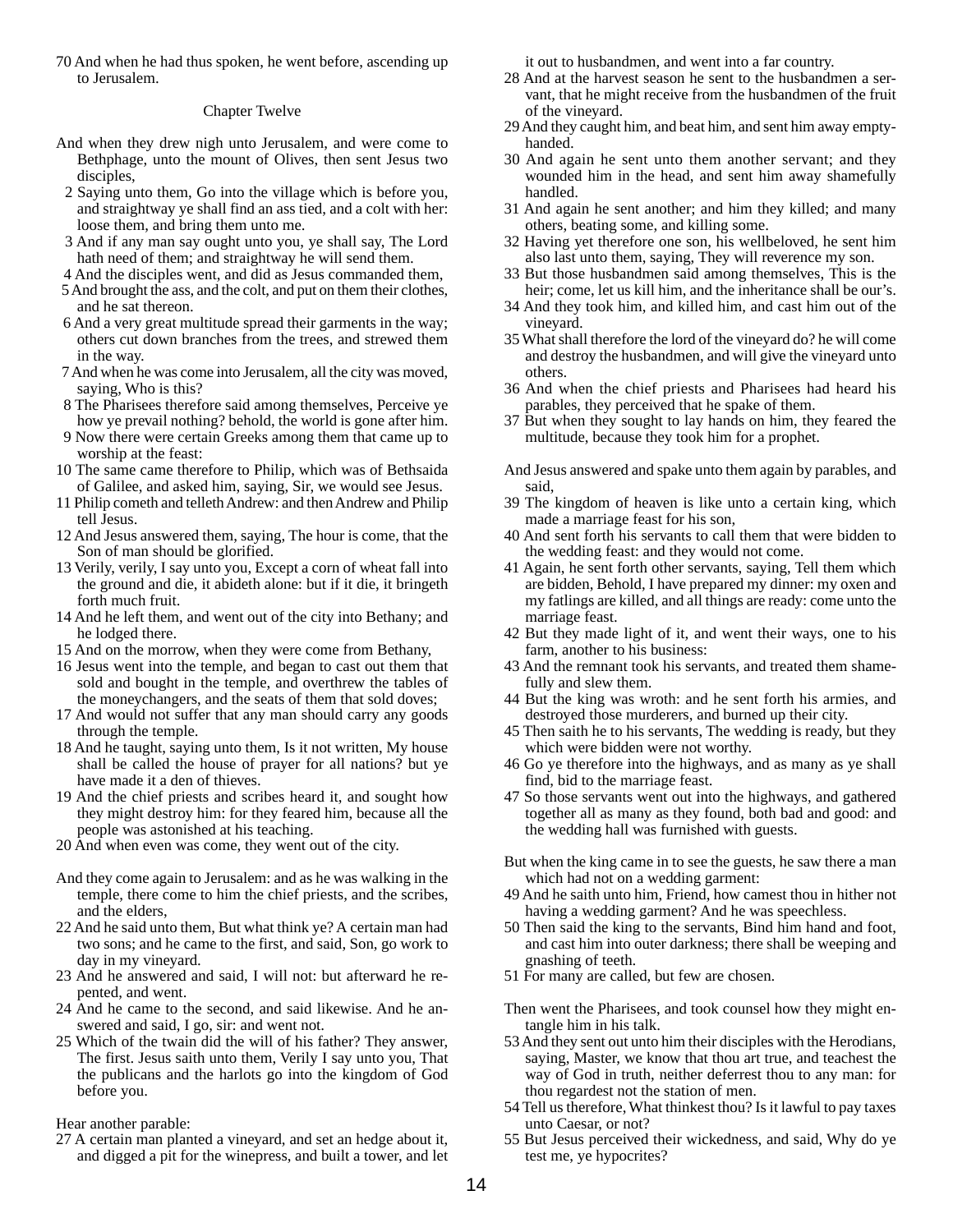- 56 Shew me the tax money. And they brought unto him a denarius.
- 57 And he saith unto them, Whose is this image and superscription?
- 58 They say unto him, Caesar's. Then saith he unto them, Render therefore unto Caesar the things which are Caesar's; and unto God the things that are God's.
- 59 When they had heard these words, they marvelled, and left him, and went their way.
- The same day came to him the Sadducees, which say that there is no resurrection, and asked him,
- 61 Saying, Master, Moses said, If a man die, having no children, his brother shall marry his wife, and raise up seed unto his brother.
- 62 Now there were with us seven brethren: and the first, when he had married a wife, deceased, and, having no issue, left his wife unto his brother:
- 63 Likewise the second also, and the third, unto the seventh.
- 64 And last of all the woman died also.
- 65 Therefore in the resurrection whose wife shall she be of the seven? for they all had her.
- 66 Jesus answered and said unto them, Ye do err, not knowing the scriptures, nor the power of God.
- 67 For in the resurrection they neither marry, nor are given in marriage, but are as the angels in heaven.
- 68 But as touching the resurrection of the dead, have ye not read that which was spoken unto you by God, saying,
- 69 I am the God of Abraham, and the God of Isaac, and the God of Jacob? He is not the God of the dead, but of the living.
- 70 And when the multitude heard this, they were astonished at his teaching.
- And one of the scribes came, and having heard them reasoning together, and perceiving that he had answered them well, asked him, Which is the first commandment of all?
- 72 And Jesus answered him, The first is, Hear, O Israel; The Lord our God is one Lord:
- 73 And thou shalt love the Lord thy God with all thy heart, and with all thy soul, and with all thy mind, and with all thy strength: this is the first commandment.
- 74 The second is thus: Thou shalt love thy neighbour as thyself. There is none other commandment greater than these.
- 75 On these two commandments hang all the law and the prophets.
- 76 And the scribe said unto him, Thou speakest rightly, Master, in that thou hast said, God is one; and there is none other but he:
- 77 And to love him with all the heart, and with all the understanding, and with all the strength, and to love thy neighbour as thyself, is more than all whole burnt-offerings and sacrifices.

## Chapter Thirteen

Then spake Jesus to the multitude, and to his disciples,

- 2 Saying, The scribes and the Pharisees sit in Moses' seat:
- 3 All therefore whatsoever they bid you observe, that observe and do; but do not ye after their works: for they say, and do not accordingly.
- 4 For they bind heavy burdens and grievous to be borne, and lay them on men's shoulders; but they themselves will not move them with one of their fingers.
- 5 But all their works they do for to be seen of men: they make broad their phylacteries, and lengthen the fringes of their garments,
- 6 And love the place of honour at feasts, and the chief seats in the synagogues,
- 7 And greetings in the markets, and to be called of men, Rabbi.
- 8 But be not ye called Rabbi: for one is your Master, and all ye are brethren.
- 9 And call no man your father upon the earth: for one is your Father, which is in heaven.
- 10 Neither be ye called masters: for one is your Master, even Christ.
- 11 But he that is greatest among you shall be your servant.
- 12 And whosoever shall exalt himself shall be humbled; and he that shall humble himself shall be exalted.
- But woe unto you, scribes and Pharisees, hypocrites! for ye shut up the kingdom of heaven against men:
- 14 For ye neither go in yourselves, neither suffer ye them that are entering to go in.
- 15 Woe unto you, scribes and Pharisees, hypocrites! for ye compass sea and land to make one proselyte, and when he is made, ye make him twofold more the child of hell than yourselves.
- 16 Woe unto you, ye blind guides, which say, Whosoever shall swear by the temple, it is nothing; but whosoever shall swear by the gold of the temple, he is bound thereby!
- 17 Ye fools and blind: for whether is greater, the gold, or the temple that sanctifieth the gold?
- 18 And, Whosoever shall swear by the altar, it is nothing; but whosoever sweareth by the gift that is upon it, he is bound thereby.
- 19 Ye blind men: for whether is greater, the gift, or the altar that sanctifieth the gift?
- 20 Whoso therefore shall swear by the altar, sweareth by it, and by all things thereon.
- 21 And whoso shall swear by the temple, sweareth by it, and by him that dwelleth therein.
- 22 And he that shall swear by heaven, sweareth by the throne of God, and by him that sitteth thereon.
- 23 Woe unto you, scribes and Pharisees, hypocrites! for ye pay tithe of mint and dill and cummin, and have omitted the weightier matters of the law, justice, mercy, and faith: these ought ye to have done, without leaving the other undone.
- 24 Ye blind guides, which strain out a gnat, and swallow a camel.
- 25 Woe unto you, scribes and Pharisees, hypocrites! for ye make clean the outside of the cup and of the platter, but within they are full of extortion and excess.
- 26 Thou blind Pharisee, cleanse first that which is within the cup and platter, that the outside of them may be clean also.
- 27 Woe unto you, scribes and Pharisees, hypocrites! for ye are like unto whited sepulchres, which indeed appear beautiful outward, but are within full of dead men's bones, and of all uncleanness.
- 28 Even so ye also outwardly appear righteous unto men, but within ye are full of hypocrisy and iniquity.
- 29 Woe unto you, scribes and Pharisees, hypocrites! because ye build the tombs of the prophets, and garnish the sepulchres of the righteous,
- 30 And say, If we had been in the days of our fathers, we would not have been partakers with them in the blood of the prophets.
- 31 Wherefore ye be witnesses unto yourselves, that ye are the children of them which killed the prophets.
- 32 Fill ye up then the measure of your fathers.
- 33 Ye serpents, ye generation of vipers, how can ye escape the condemnation of hell?
- And Jesus sat opposite the treasury, and beheld how the people cast money into the treasury: and many that were rich cast in much.
- 35 And there came a certain poor widow, and she threw in two mites, which make a penny.
- 36 And he called unto him his disciples, and saith unto them, Verily I say unto you, That this poor widow hath cast more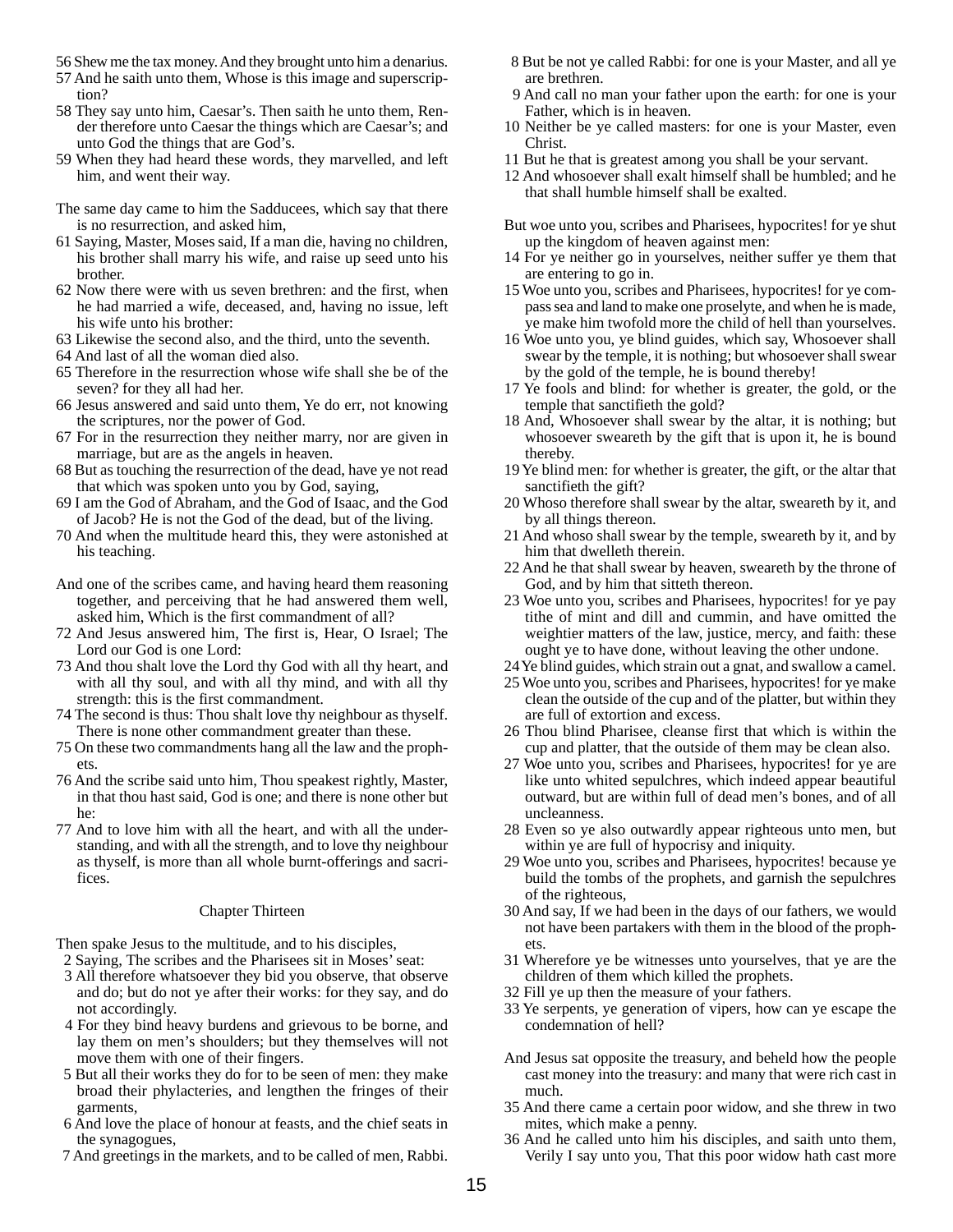in, than all they which have cast into the treasury:

- 37 For all they did cast in of their abundance; but she of her want did cast in all that she had, even all her living.
- And Jesus went out, and departed from the temple: and his disciples came to him for to shew him the buildings of the temple.
- 39 And Jesus said unto them, See ye not all these things? verily I say unto you, There shall not be left here one stone upon another, that shall not be thrown down.
- 40 Then let them which be in Judaea flee into the mountains:
- 41 Let him which is on the housetop not come down to take any thing out of his house:
- 42 Neither let him which is in the field return back to take his cloak.
- 43 And woe unto them that are with child, and to them that give suck in those days!
- 44 But pray ye that your flight be not in the winter, neither on the sabbath day:
- 45 For then shall be great tribulation, such as was not since the beginning of the world to this time, no, nor ever shall be.
- 46 Immediately after the tribulation of those days shall the sun be darkened, and the moon shall not give her light, and the stars shall fall from heaven, and the powers of the heavens shall be shaken:
- Now learn a parable from the fig tree; When its branch is yet tender, and putteth forth leaves, ye know that summer is nigh:
- 48 So likewise ye, when ye shall see all these things, know that he is near, even at the doors.
- 49 But of that day and hour knoweth no man, not the angels of heaven, nor the Son, but the Father only.
- 50 But as the days of Noah were, so shall also the coming of the Son of man be.
- 51 For as in the days that were before the flood they were eating and drinking, marrying and giving in marriage, until the day that Noah entered into the ark,
- 52 And knew not until the flood came, and took them all away; so shall the coming of the Son of man be.
- 53 Then shall two be in the field; the one shall be taken, and the other left.
- 54 Two women shall be grinding at the mill; the one shall be taken, and the other left.

Watch therefore: for ye know not what day your Lord doth come.

- 56 But know this, that if the goodman of the house had known in what watch the thief would come, he would have watched, and would not have suffered his house to be broken into.
- 57 Therefore be ye also ready.
- 58 Who then is a faithful and wise servant, whom his lord hath made ruler over his household, to give them their meat in due season?
- 59 Blessed is that servant, whom his lord when he cometh shall find so doing.
- 60 Verily I say unto you, That he shall make him ruler over all his goods.
- 61 But and if that evil servant shall say in his heart, My lord delayeth his coming;
- 62 And shall begin to smite his fellowservants, and to eat and drink with the drunken;
- 63 The lord of that servant shall come in a day when he looketh not for him, and in an hour that he is not aware of,
- 64 And shall cut him asunder, and appoint him his portion with the hypocrites: there shall be weeping and gnashing of teeth.

## Chapter Fourteen

Then shall the kingdom of heaven be likened unto ten virgins, which took their lamps, and went forth to meet the bridegroom.

- 2 And five of them were wise, and five were foolish.
- 3 They that were foolish took their lamps, and took no oil with them:
- 4 But the wise took oil in their vessels with their lamps.
- 5 While the bridegroom tarried, they all slumbered and slept.
- 6 And at midnight there was a cry made, Behold, the bridegroom! Go ye out to meet him.
- 7 Then all those virgins arose, and trimmed their lamps.
- 8 And the foolish said unto the wise, Give us of your oil; for our lamps are gone out.
- 9 But the wise answered, saying, Not so; lest there be not enough for us and you: but go ye rather to them that sell, and buy for yourselves.
- 10 And while they went to buy, the bridegroom came; and they that were ready went in with him to the marriage feast; and the door was shut.
- 11 Afterward came also the other virgins, saying, Lord, Lord, open to us.
- 12 But he answered and said, Verily I say unto you, I know you not.
- 13 Watch therefore.
- 14 For it shall be like unto a man travelling into a far country, who called his own servants, and delivered unto them his goods.
- 15 And unto one he gave five talents, to another two, and to another one; to every man according to his several ability; and then took his journey.
- 16 Straightway he that had received the five talents went and traded with the same, and made therewith other five talents.
- 17 And likewise he that had received two, he also gained other two.
- 18 But he that had received one went and digged in the earth, and hid his lord's money.
- 19 After a long time the lord of those servants cometh, and reckoneth with them.
- 20 And he that had received five talents came and brought other five talents, saying, Lord, thou deliveredst unto me five talents: behold, I have gained beside them five talents more.
- 21 His lord said unto him, Well done, thou good and faithful servant: thou hast been faithful over a few things, I will make thee ruler over many things: enter thou into the joy of thy lord.
- 22 He also that had received two talents came and said, Lord, thou deliveredst unto me two talents: behold, I have gained two other talents beside them.
- 23 His lord said unto him, Well done, good and faithful servant; thou hast been faithful over a few things, I will make thee ruler over many things: enter thou into the joy of thy lord.
- 24 Then he which had received the one talent came and said, Lord, I knew thee that thou art an hard man, reaping where thou hast not sown, and gathering where thou hast not strewn:
- 25 And I was afraid, and went and hid thy talent in the earth: lo, there thou hast that is thine.
- 26 His lord answered and said unto him, Thou wicked and slothful servant, thou knewest that I reap where I sowed not, and gather where I have not strewn:
- 27 Thou oughtest therefore to have put my money to the exchangers, and then at my coming I should have received mine own with interest.
- 28 Take therefore the talent from him, and give it unto him which hath ten talents.
- 29 For unto every one that hath shall more be given, and he shall have abundance: but from him that hath not shall be taken away even that which he hath.
- 30 And cast ye the unprofitable servant into outer darkness: there shall be weeping and gnashing of teeth.
- 31 And take heed to yourselves, lest at any time your hearts be filled with revellings, and drunkenness, and cares of this life, and so that day come upon you suddenly like a snare.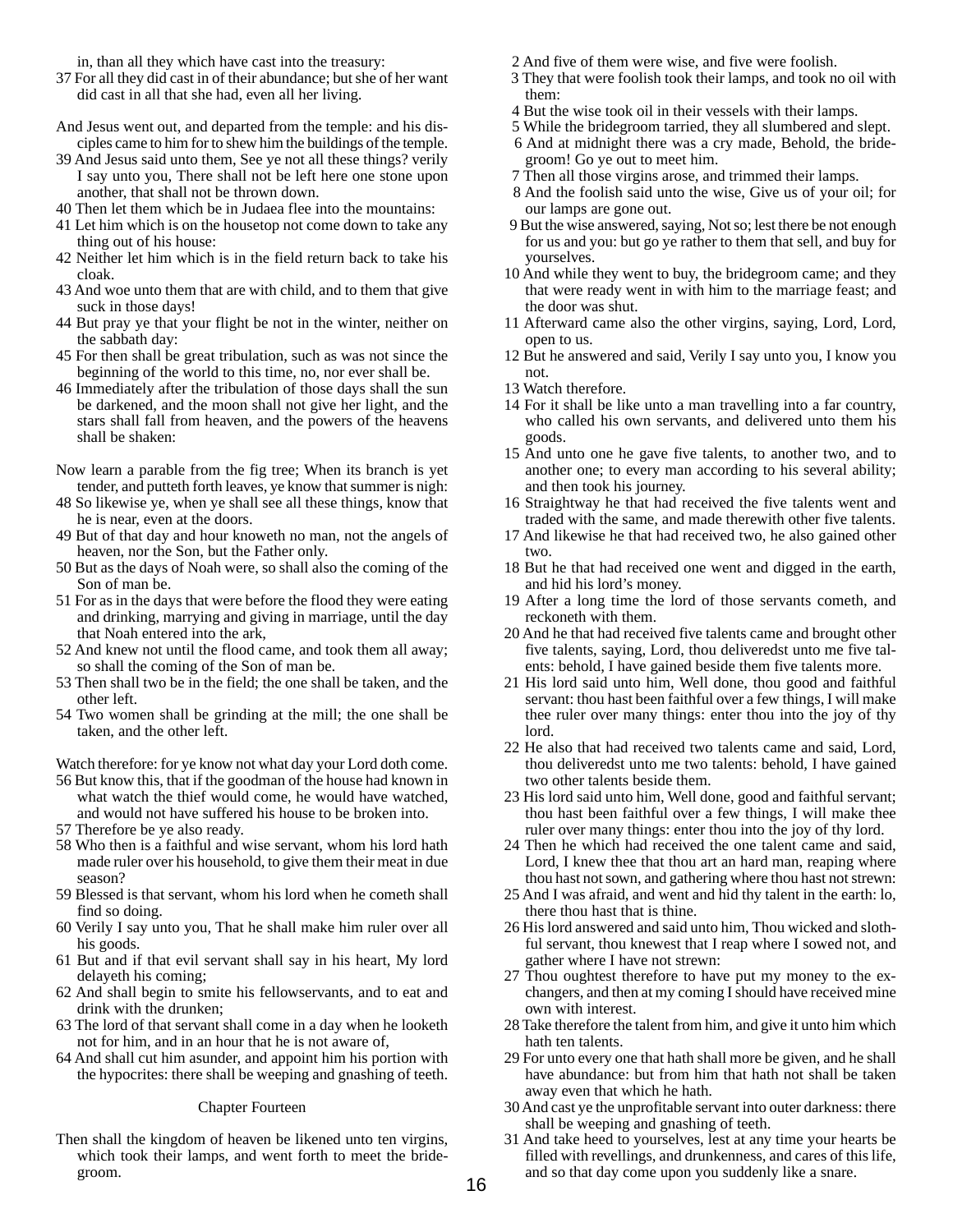- 32 For it shall come upon all them that dwell on the face of the whole earth.
- 33 But watch ye always and pray, that ye may be with strength to escape all these things that shall come to pass, and to stand before the Son of man.
- When the Son of man shall come in his glory, and all the angels with him, then shall he sit upon the throne of his glory:
- 35 And before him shall be gathered all nations: and he shall separate them one from another, as a shepherd divideth the sheep from the goats:
- 36 And he shall set the sheep on his right hand, but the goats on the left.
- 37 Then shall the King say unto them on his right hand, Come, ye blessed of my Father, inherit the kingdom prepared for you from the foundation of the world:
- 38 For I was an hungred, and ye gave me meat: I was thirsty, and ye gave me drink: I was a stranger, and ye invited me in:
- 39 Naked, and ye clothed me: I was sick, and ye visited me: I was in prison, and ye came unto me.
- 40 Then shall the righteous answer him, saying, Lord, when saw we thee an hungred, and fed thee? or thirsty, and gave thee drink?
- 41 When saw we thee a stranger, and invited thee in? or naked, and clothed thee?
- 42 Or when saw we thee sick, or in prison, and came unto thee?
- 43 And the King shall answer and say unto them, Verily I say unto you, Inasmuch as ye have done it unto one of the least of these my brethren, ye have done it unto me.
- 44 Then shall he say also unto them on the left hand, Depart from me, ye cursed, into everlasting fire, prepared for the devil and his angels:
- 45 For I was an hungered, and ye gave me no meat: I was thirsty, and ye gave me no drink:
- 46 I was a stranger, and ye invited me not in: naked, and ye clothed me not: sick, and in prison, and ye visited me not.
- 47 Then shall they also answer him, saying, Lord, when saw we thee an hungered, or athirst, or a stranger, or naked, or sick, or in prison, and did not minister unto thee?
- 48 Then shall he answer them, saying, Verily I say unto you, Inasmuch as ye did it not to one of the least of these, ye did it not to me.
- 49 And these shall go away into everlasting punishment: but the righteous into life eternal.

## Chapter Fifteen

- It was now two days until the passover, and the feast of unleavened bread: and the chief priests and the scribes sought how they might take him by craft, and put him to death.
- 2 But they said, Not on the feast day, lest there be an uproar of the people.
- 3 And being in Bethany in the house of Simon the leper, as he sat at meat, there came a woman having an alabaster vial of ointment of spikenard very precious; and she brake the vial, and poured it on his head.
- 4 But there were some that had indignation within themselves, and said, Why was this waste of the ointment made?
- 5 For it might have been sold for more than three hundred denarii, and have been given to the poor. And they rebuked her.
- 6 But Jesus said, Let her alone; why trouble ye her? she hath wrought a good work on me.
- 7 For ye have the poor with you always, and whensoever ye will ye may do them good: but me ye have not always.
- 8 She hath done what she could: she is come aforehand to anoint my body for burying.
- Then one of the twelve, called Judas Iscariot, went unto the chief priests,
- 10 And said unto them, What will ye give me if I will deliver him unto you? And they weighed unto him thirty pieces of silver.
- 11 And from that time he sought opportunity to betray him.
- Now the first day of the feast of unleavened bread the disciples came to Jesus, saying unto him, Where wilt thou that we prepare for thee to eat the passover?
- 13 And he said, Go into the city to a certain man, and say unto him, The Master saith, My time is at hand; I will keep the passover at thy house with my disciples.
- 14 And the disciples did as Jesus had appointed them; and they made ready the passover.
- 15 Now when the even was come, he sat down with the twelve.
- 16 And there arose also a dispute among them, which of them should be accounted the greatest.
- 17 And he said unto them, The kings of the Gentiles exercise lordship over them; and they that exercise authority upon them are called benefactors.
- 18 But ye shall not be so: but he that is greatest among you, let him be as the younger; and he that is chief, as he that doth serve.
- 19 For whether is greater, he that sitteth at meat, or he that serveth? is not he that sitteth at meat? but I am among you as he that serveth.

And while they supped,

- 21 Jesus riseth from supper, and laid aside his garments; and took a towel, and girded himself.
- 22 After that he poureth water into a basin, and began to wash the disciples feet, and to wipe them with the towel wherewith he was girded.
- 23 Then cometh he to Simon Peter: and Peter saith unto him, Lord, dost thou wash my feet?
- 24 Jesus answered and said unto him, What I do thou knowest not now; but thou shalt know hereafter.
- 25 Peter saith unto him, Thou shalt never wash my feet. Jesus answered him, If I wash thee not, thou hast no part with me.
- 26 Simon Peter saith unto him, Lord, not my feet only, but also my hands and my head.
- 27 Jesus saith to him, He that has washed needeth not save to wash his feet, but is clean every whit: and ye are clean, but not all.
- 28 For he knew who should betray him; therefore said he, Ye are not all clean.
- 29 So after he had washed their feet, and had taken his garments, and was set down again, he said unto them, Know ye what I have done to you?
- 30 Ye call me Master and Lord: and ye say well; for so I am.
- 31 If I then, your Lord and Master, have washed your feet; ye also ought to wash one another's feet.
- 32 For I have given you an example, that ye should do as I have done to you.
- 33 Verily, verily, I say unto you, The servant is not greater than his lord; neither he that is sent greater than he that sent him.
- 34 If ye know these things, happy are ye if ye do them.
- When Jesus had thus said, he was troubled in spirit, and testified, and said, Verily, verily, I say unto you, that one of you shall betray me.
- 36 Then the disciples looked one on another, doubting of whom he spake.
- 37 Now there was leaning on Jesus' bosom one of his disciples, whom Jesus loved.
- 38 Simon Peter therefore beckoned to him and said, Ask him who it should be of whom he spake.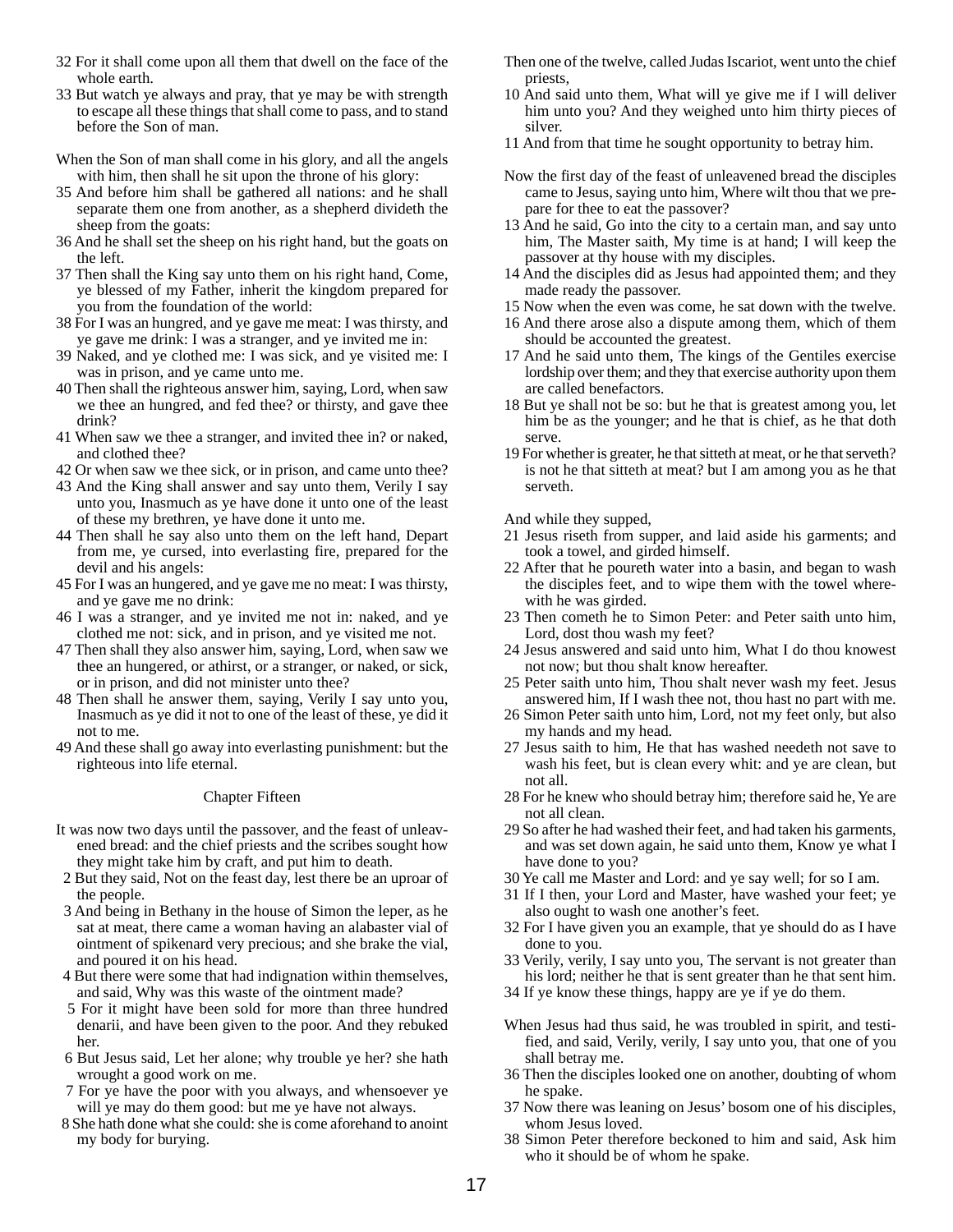- 39 He then lying on Jesus' breast saith unto him, Lord, who is it?
- 40 Jesus answered, He it is, to whom I shall give a sop, when I have dipped it. And when he had dipped the sop, he gave it to Judas Iscariot, the son of Simon.

Therefore, when he was gone out, Jesus said,

- 42 A new commandment I give unto you, That ye love one another; even as I have loved you, that ye also love one another.
- 43 By this shall all men know that ye are my disciples, if ye have love one to another.
- 44 Then saith Jesus unto them, All ye shall fall away because of me this night:
- 45 Peter answered and said unto him, Though all men shall fall away because of thee, yet will I never fall away.
- 46 I am ready to go with thee, both into prison, and to death.
- 47 And he said, I tell thee, Peter, the cock shall not crow this day, before that thou shalt thrice deny that thou knowest me.
- 48 Peter said unto him, Though I must die with thee, yet will I not deny thee. Likewise also said all the disciples.
- Then cometh Jesus with them unto a place called Gethsemane, and saith unto the disciples, Sit ye here, while I go and pray yonder.
- 50 And he took with him Peter and the two sons of Zebedee, and began to be sorrowful and very heavy.
- 51 Then saith he unto them, My soul is exceeding sorrowful, even unto death: tarry ye here, and watch with me.
- 52 And he went a little farther, and fell on his face, and prayed, saying, My Father, if it be possible, let this cup pass from me: nevertheless not as I will, but as thou wilt.
- 53 And he cometh unto the disciples, and findeth them asleep, and saith unto Peter, What, could ye not watch with me one hour?
- 54 Watch and pray, that ye enter not into temptation: the spirit indeed is willing, but the flesh is weak.
- 55 He went away again the second time, and prayed, saying, My Father, if this cup may not pass away from me, except I drink it, thy will be done.
- 56 And he came and found them asleep again: for their eyes were heavy.
- 57 And he left them, and went away again, and prayed the third time, saying the same words.
- 58 Then cometh he to the disciples, and saith unto them, Are ye still sleeping, and taking your rest?

## Chapter Sixteen

- When Jesus had spoken these words, he went forth with his disciples through the Kidron valley, where was a garden, into the which he entered, and his disciples.
- 2 Now Judas also, which betrayed him, knew the place: for Jesus ofttimes resorted thither with his disciples.
- 3 Judas then, having received a band of soldiers and officers from the chief priests and Pharisees, cometh thither with lanterns and torches and weapons.
- 4 Now he that betrayed him gave them a sign, saying, Whomsoever I shall kiss, that same is he: hold him fast.
- 5 And forthwith he came to Jesus, and said, Hail, master; and kissed him.
- 6 And Jesus said unto him, Friend, do that for which thou art come.
- 7 Jesus therefore, knowing all things that should come upon him, went forth, and said unto them, Whom seek ye?
- 8 They answered him, Jesus of Nazareth. Jesus saith unto them, I am he. And Judas also, which betrayed him, stood with them.
- 9 As soon then as he had said unto them, I am he, they drew backward, and fell to the ground.
- 10 Then asked he them again, Whom seek ye? And they said, Jesus of Nazareth.
- 11 Jesus answered, I have told you that I am he: if therefore ye seek me, let these go their way:
- 12 Then came they, and laid hands on Jesus and seized him.
- 13 And, behold, one of them which were with Jesus stretched out his hand, and drew his sword, and struck the servant of the high priest, and smote off his ear.
- 14 Then said Jesus unto him, Put up again thy sword into its place: for all they that take the sword shall perish by the sword.
- In that same hour said Jesus to the multitudes, Are ye come out as against a thief with swords and staves for to take me? I sat daily with you teaching in the temple, and ye laid no hold on me.
- 16 Then all the disciples forsook him, and fled.
- 17 And there followed him a certain young man, having only a linen cloth upon his naked body; and they laid hold on him:
- 18 But he left the linen cloth, and fled from them naked.
- And they that had laid hold on Jesus led him away to Caiaphas the high priest, where the scribes and the elders were assembled.
- 20 And Simon Peter followed Jesus, and so did another disciple: now that disciple was known unto the high priest, and went in with Jesus into the court of the high priest.
- 21 But Peter stood at the door without. Then went out that other disciple, which was known unto the high priest, and spake unto her that kept the door, and brought in Peter.
- 22 And the servants and officers stood there, who had made a fire of coals; for it was cold: and they warmed themselves: and Peter stood with them, and warmed himself.
- 23 Then saith the damsel that kept the door unto Peter, Art not thou also one of this man's disciples? He saith, I am not.
- 24 Now Simon Peter stood and warmed himself. They said therefore unto him, Art not thou also one of his disciples? He denied it, and said, I am not.
- 25 One of the servants of the high priest, being his kinsman whose ear Peter cut off, saith, Did not I see thee in the garden with him?
- 26 Peter then denied again: and immediately the cock crew.
- 27 And Peter remembered the word which Jesus had said unto him, Before the cock crow, thou shalt deny me thrice. And he went out, and wept bitterly.
- 28 The high priest then asked Jesus of his disciples, and of his teaching.
- 29 Jesus answered him, I spake openly to the world; I ever taught in the synagogue, and in the temple, whither the Jews always resort; and in secret have I said nothing.
- 30 Why askest thou me? ask them which heard me, what I have said unto them: behold, they know what I said.
- 31 And when he had thus spoken, one of the officers which stood by struck Jesus with the palm of his hand, saying, Answerest thou the high priest so?
- 32 Jesus answered him, If I have spoken evil, bear witness of the evil: but if well, why smitest thou me?
- 33 And they led Jesus away to the high priest: and there were assembled all the chief priests and the elders and the scribes.
- 34 Now the chief priests and all the council sought for witness against Jesus to put him to death; but found none.
- 35 For many bare false witness against him, but their witness agreed not together.
- 36 And there arose certain, and bare false witness against him, saying,
- 37 We heard him say, I will destroy this temple that is made with hands, and within three days I will build another made without hands.
- 38 But not even in this regard did their witness agree together.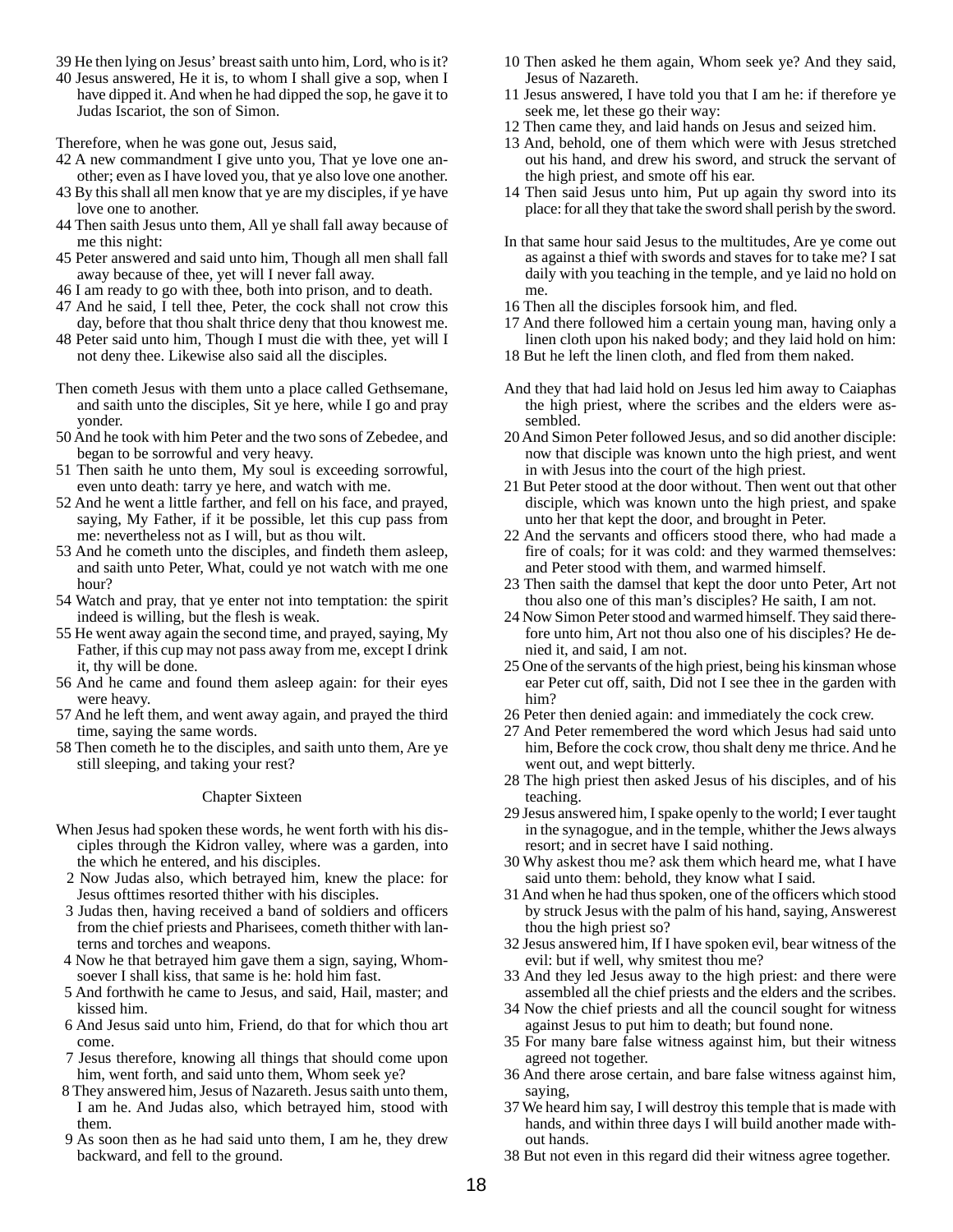- 39 And the high priest stood up in the midst, and asked Jesus, saying, Answerest thou nothing? what is it which these witness against thee?
- 40 But he held his peace, and answered nothing. Again the high priest asked him, and said unto him, Art thou the Christ, the Son of the Blessed?
- 41 But he said unto them, If I tell you, ye will not believe:
- 42 And if I also ask you, ye will not answer me.
- 43 Then said they all, Art thou then the Son of God? And he said unto them, Ye say that I am.
- 44 Then the high priest rent his clothes, and saith, What need we any further witnesses?
- 45 Ye have heard the blasphemy: what think ye? And they all condemned him to be worthy of death.
- 46 And some began to spit on him, and to cover his face, and to buffet him, and to say unto him, Prophesy: and the guards did strike him with the palms of their hands.

Then led they Jesus from Caiaphas unto the Praetorium: and it was early; and they themselves went not into the hall, lest they should be defiled; but that they might eat the passover.

- 48 Pilate then went out unto them, and said, What accusation bring ye against this man?
- 49 They answered and said unto him, If he were not a malefactor, we would not have delivered him up unto thee.
- 50 Then said Pilate unto them, Take ye him, and judge him according to your law. The Jews therefore said unto him, It is not lawful for us to put any man to death:
- 51 Then Pilate entered into the Praetorium again, and called Jesus, and said unto him, Art thou the King of the Jews?
- 52 Jesus answered him, Sayest thou this thing of thyself, or did others tell it thee of me? 53 Pilate answered, Am I a Jew? Thine own nation and the chief priests have delivered thee unto me: what hast thou done?
- 54 Jesus answered, My kingdom is not of this world: if my kingdom were of this world, then would my servants fight, that I should not be delivered to the Jews: but now is my kingdom not from hence.
- 55 Pilate therefore said unto him, Art thou a king then? Jesus answered, Thou sayest that I am a king. To this end was I born, and for this cause came I into the world, that I should bear witness unto the truth. Every one that is of the truth heareth my voice.
- 56 Pilate saith unto him, What is truth? And when he had said this, he went out again unto the Jews, and saith unto them, I find in him no fault at all.
- 57 But they were the more fierce, saying, He stirreth up the people, teaching throughout all Judea, beginning from Galilee to this place.
- 58 Then said Pilate unto him, Hearest thou not how many things they witness against thee?
- 59 When Pilate heard of Galilee, he asked whether the man were a Galilean.
- 60 And as soon as he knew that he belonged unto Herod's jurisdiction, he sent him to Herod, who himself also was in Jerusalem at that time.
- Now when Herod saw Jesus, he was exceeding glad: for he was desirous to see him of a long season, because he had heard many things of him; and he hoped to have seen some miracle done by him.
- 62 And he questioned with him at great length; but he answered him nothing.
- 63 And the chief priests and scribes stood by and vehemently accused him.
- 64 And Herod with his soldiers dealt with him contemptuously, and mocked him, and arrayed him in a gorgeous robe, and sent him again to Pilate.
- 65 And the same day Pilate and Herod were made friends to-

gether: for before they were at enmity between themselves.

- 66 And Pilate, when he had called together the chief priests and the rulers and the people,
- 67 Said unto them, Ye have brought this man unto me, as one that perverteth the people: and, behold, I, having examined him before you, have found no guilt in this man touching the charges whereof ye accuse him:
- 68 No, nor yet Herod: for he sent him again to us; and, lo, nothing worthy of death has been done by him.
- 69 I will therefore chastise him, and release him.

#### Chapter Seventeen

- Now at the feast the governor was wont to release unto the people a prisoner, whom they would.
- 2 And they had then a notable prisoner, called Barabbas.
- 3 Therefore when they were gathered together, Pilate said unto them, Whom will ye that I release unto you? Barabbas, or Jesus which is called Christ?
- 4 For he knew that for envy they had delivered him.
- Moreover, while he was set down on the judgment seat, his wife sent unto him, saying, Have thou nothing to do with that just man: for I have suffered many things this day in a dream because of him.
- 6 But the chief priests and elders persuaded the multitude that they should ask for Barabbas, and destroy Jesus.
- 7 The governor answered and said unto them, Whether of the twain will ye that I release unto you? They said, Barabbas.
- 8 Pilate saith unto them, What shall I do then with Jesus which is called Christ? They all say unto him, Let him be crucified.
- 9 And the governor said, Why, what evil hath he done? But they cried out the more, saying, Let him be crucified.
- Then released he Barabbas unto them: and when he had scourged Jesus, he delivered him to be crucified.
- 11 Then the soldiers of the governor took Jesus into the Praetorium, and gathered unto him the whole band of soldiers.
- 12 And when they had platted a crown of thorns, they put it upon his head, and a reed in his right hand: and they bowed the knee before him, and mocked him, saying, Hail, King of the Jews!
- 13 And they spit upon him, and took the reed, and smote him on the head.
- 14 And after that they had mocked him, they took the robe off from him, and put his own raiment on him, and led him away to crucify him.
- Then Judas, which had betrayed him, when he saw that he was condemned, repented himself, and brought again the thirty pieces of silver to the chief priests and elders,
- 16 Saying, I have sinned in that I have betrayed innocent blood. And they said, What is that to us? see thou to that.
- 17 And he cast down the pieces of silver in the temple, and departed, and went and hanged himself.
- 18 And the chief priests took the silver pieces, and said, It is not lawful for to put them into the treasury, because it is the price of blood.
- 19 And they took counsel, and bought with them the potter's field, to bury strangers in.
- 20 Wherefore that field is called, The Field of Blood, unto this day.
- And as they led him away, they laid hold upon one Simon of Cyrene, coming out of the country, and on him they laid the cross, that he might bear it after Jesus.
- 22 And there followed him a great company of people, and of women, which bewailed and lamented him.
- 23 But Jesus turning unto them said, Daughters of Jerusalem,